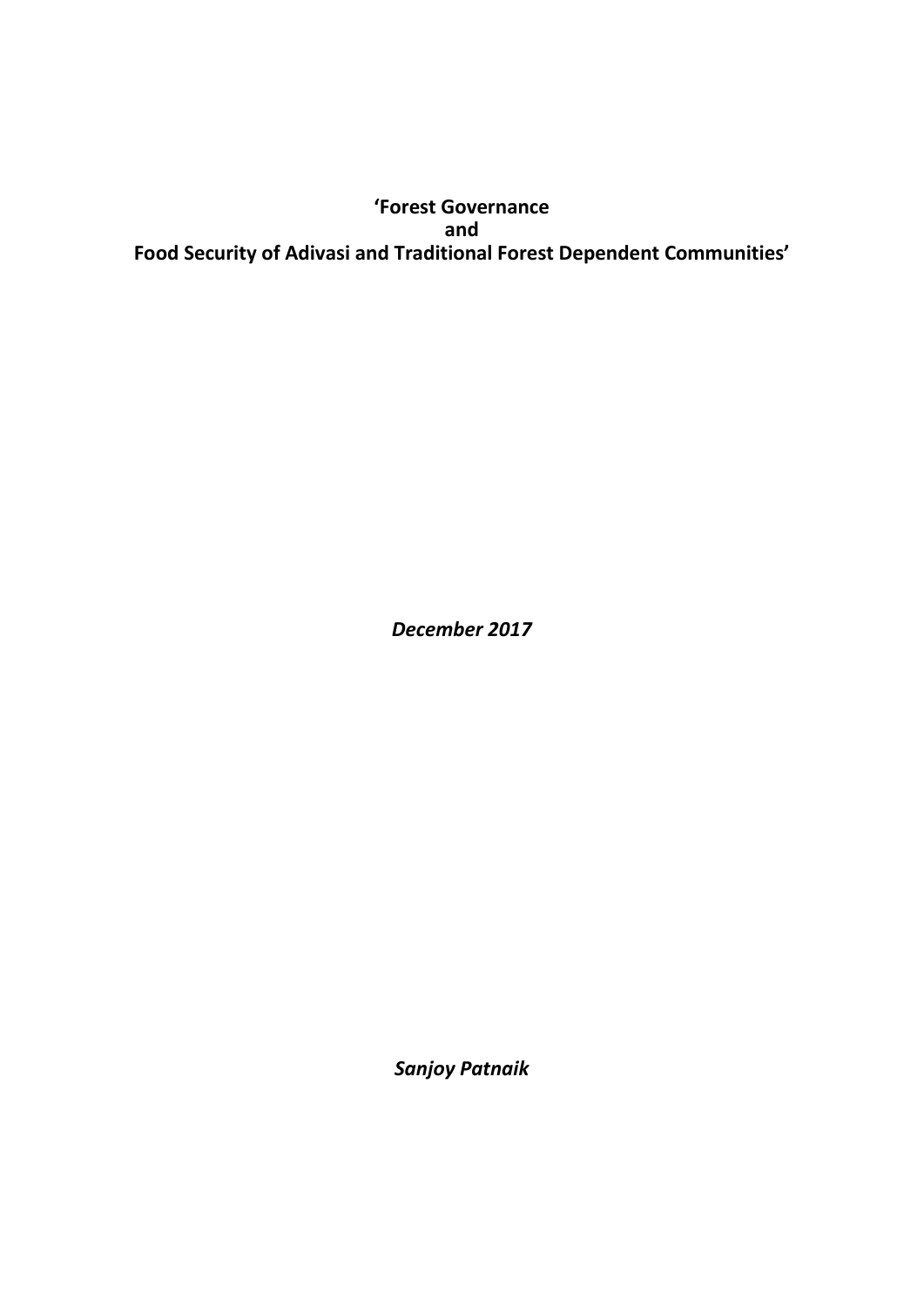# *Body of Content*

| Background and context buildingSection ONE                       |
|------------------------------------------------------------------|
|                                                                  |
| Participatory and Self-Initiated Forest Management Section THREE |
| Evolution of Rights Protecting Legal FrameworksSection FOUR      |
| <b>Management of Minor Forest ProducesSection FIVE</b>           |
|                                                                  |
|                                                                  |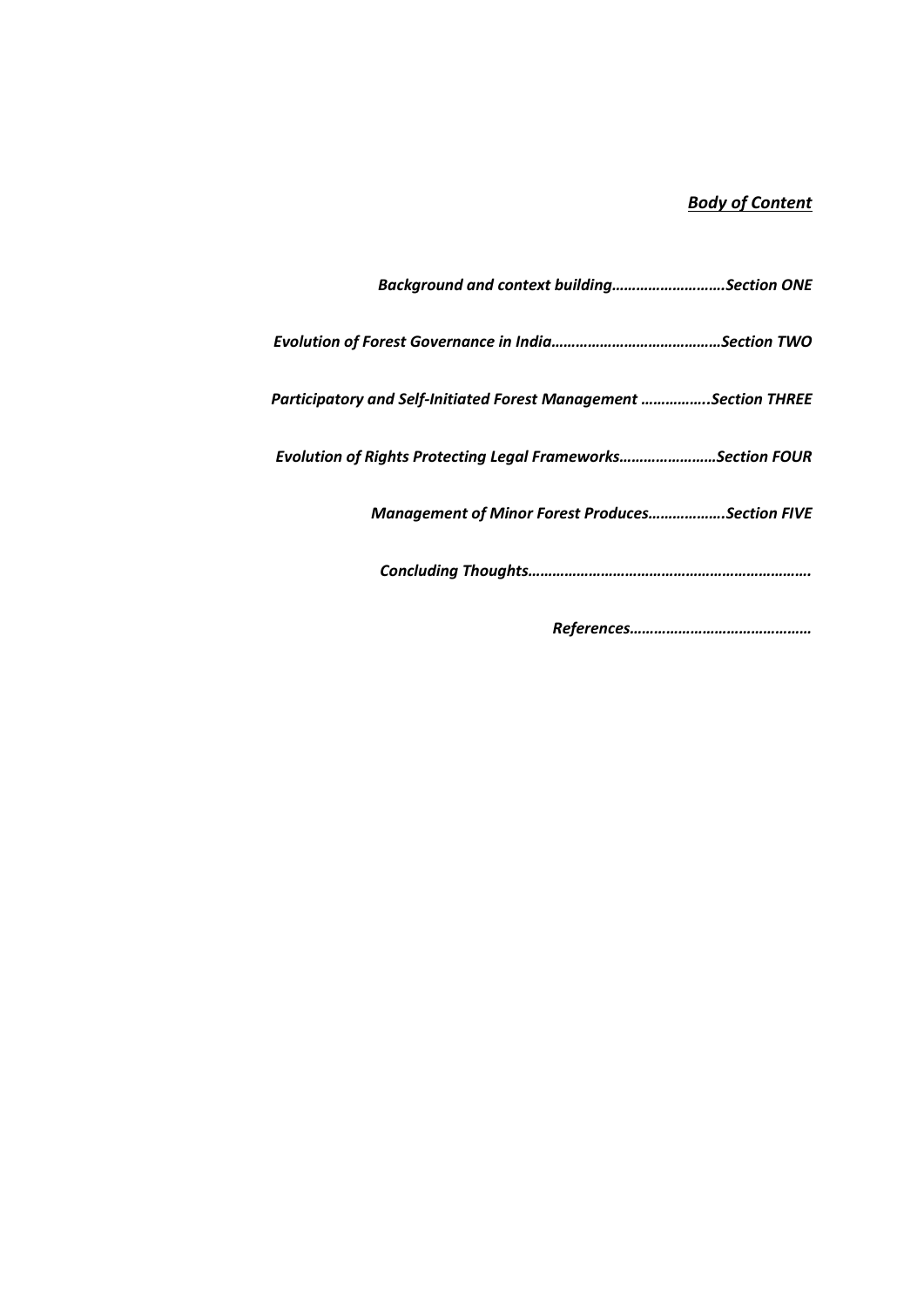**……………………………………………………………………………………………………………………………………………………….** *The objective behind drafting this note is to revive a debate that emerged decades back primarily within the civil society actors – forestry support groups, NGO practitioners, rights advocates and researchers across the country around forest governance and the protection of rights of the forest dwellers. The debate challenged existing forms of forest governance that was primarily externally driven, project and investment oriented, and commercial in nature under the garb of a scientific approach. Though there are community centric and propoor initiatives by government, in principle forest governance in the post-colonial India was not very different from British India that never prioritised local users' rights over commercial exploitation. This resulted in alienating local forest dwellers from forests and nurtured distrust about Forest Department's plans.* 

*With path breaking legislations like Panchayat Extension to Schedule Areas Act and Forest Rights Act, there was a paradigm shift in the manner in which forest and other community resources were governed in India, But the basic character of resisting all forms of community control of resources, especially forests, seems to be continuing with increased investments on forests through a highly centralised decision making apparatus. As evident from a body of previous work on forests, good governance maps out a set a rights regime that impacts access, therefore, on input and output, i.e., protection and returns. Forest being a critical resource for tribal and other traditional forest dwellers, its governance is key to their survival and sustenance. The note is expected to retrieve, revitalise and rejuvenate some of these critical debates supporting community control of resources and redirect related advocacy efforts.* 

*……………………………………………………………………………………………………………………………………………………………………………* Forests have been a source of food and shelter for millions in India. The poor, especially the tribals,

have been dependent on forests round the year as it provides employment during agricultural lean season in the form of collection and sale of minor forest produces, fuel wood, etc. Various studies by government and non-government agencies have established that about 40% of the annual income of poor and the landless come from non-timber forest produce (NTFP)<sup>1</sup>. It is estimated that 80% of the population of developing countries use NTFP to meet their needs in health and nutrition (FAO, 1997). A World Bank estimate shows that the medicinal plant industry/herbal market in India is worth 5000 crore INR. NTFP provide about 40 percent of total forest revenues and 55 percent of forest-based employment. In Odisha, the contribution is about 80% and 50% respectively.

As per government figures about 65% of the forest cover is in 187 tribal dominated districts, out of 50 districts which have dense forest cover, 49 are tribal districts. (MoEF: 2006). About 260 million people live below poverty line, out of which 100 million are partially or wholly dependent on forests, out of which 70 million are tribals. (FSI: 2004). Odisha has about 29302 forest fringe villages and out of the total number of forest fringe villages of the country, 60 percent belongs to the Central Indian states. The central Indian forest patch that extends from western Odisha to eastern Maharastra is a rich reservoir of wide variety of flora and fauna, where tribal dependence on forest is fairly high. These central Indian states apart from having good area under forest cover also have major portion of the Schedule V areas of the country.

As per various studies undertaken at different points of time, in most forested parts of Odisha, especially in northern, southern and southern-western, forest dependence amongst tribals and other traditional forest dwellers have been fairly high with an income from forests ranging between 30 to 40 per cent from non-timber forest produces and other forest produces. However, dependence on forest produces for sustenance for the tribals has been a rollercoaster ride with issues concerning shifts in forest governance, market fluctuations and associated low returns, migration and growth of other local livelihoods opportunities.

<sup>1</sup> *<sup>1</sup> The readers may kindly know that 'minor forest produces' and non-timber forest produces' have been used interchangeably in this report.*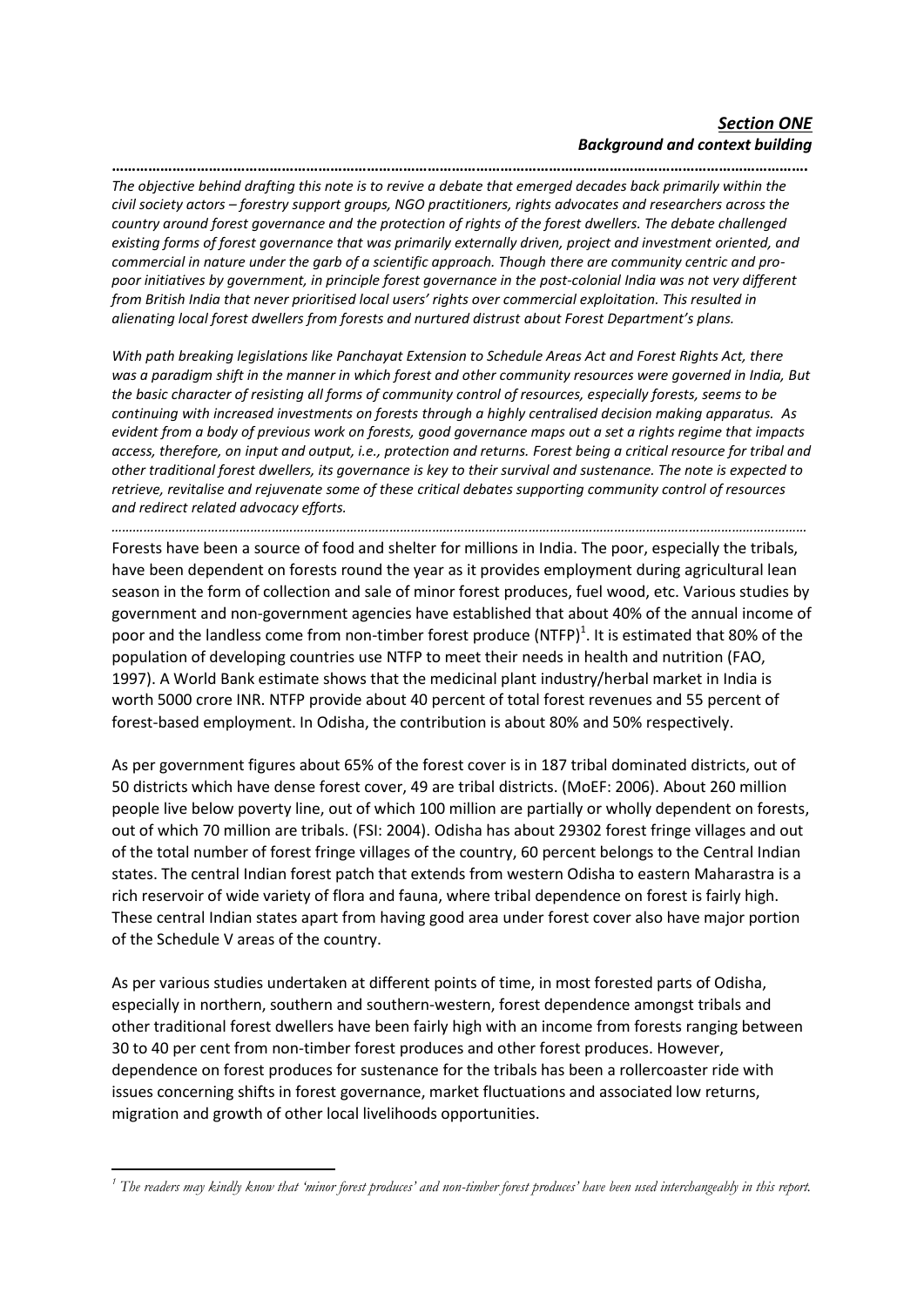*……………………………………………………………………………………………………………………………………………………….*

*Commonly perceived as rights of local forest dwellers over forest products and forest land, forest rights have been a major area of concern as well as debate in India since pre-independence times. In colonial and independent India, although a large tract of land would be recorded as "unclassed" forest in Government records, ownership was unclear, and because most of these forests were home to a large number of tribals, the land was acquired by the Forest Department without settling their rights over them. After Independence, supported by improper survey and settlement, large tracts of land were declared as "reserve forests," meaning no rights either existed there or would exist later and all who either resided or claimed rights would be termed as encroachers.*

*Colonial learning teaches us 'one who controls forests, controple'. The history of forest management has been all about limiting local use rights and establishing control for public good. Forest has also been a political resource with a major chunk of political donation coming from it and also has been responsible for toppling democratically elected governments. Moreover, after land, the major source of rural conflict is for forest. Therefore, in order to establish control over forests, there existed a marked difference in the perceptions between the state and the tribals about the rights over the forests and forestland. This has been primarily responsible for conflicting interpretations around ownership, usufructory and endowment rights over forests and forest produce. Moreover, forest laws while made forestry a scientific operation did not recognize the existing rights and concessions. It created a perception that traditional forest use practices are unsustainable.*

…………………………………………………………………………………………………………………………………………………………….

Since colonial times, in the name of conservation, the tribals or the original inhabitants have been asked to justify and prove their existence on their own land. For the colonial powers, forest was commerce, trees were timber and indigenous people were trespassers and encroachers. Furthermore, the indigenous people were regarded as the greatest threat to the expanding British colonialism designed to be achieved through legitimizing control over forests. Unfortunately, forest management has not been very different in post independent India – the laws and policies have been mostly the same only the policy makers have changed. The exploitation of national resources has continued in the name of national objective by systematically marginalizing tribals and other forest dwellers.

There are thousands of cases of local inhabitants claiming that they were in occupation of notified forestlands prior to initiation of forest settlements under the Indian Forest Act. There are a number of cases of pattas/leases/grants said to be issued under proper authority but which has now become contentious issues between different departments, particularly the Forest and the Revenue. The problem is compounded by the fact that in many cases there is no clear demarcation of forest lands. In fact most of the disputes and claims relating to use and access to forests have lingered on and evaded resolution in the past because of the failure to demarcate precisely the extent of the forest. All of these require remedies and an approach aimed at only evicting the forest-dwellers is worsening the situation, not remedying it.

A little peep into the ecological history of India would clearly reveal that forest as a natural resource was never meant to be used for the local forest dwellers. It was to be used as a means to perpetuate to be their subjugation instead. Forestry in colonial India was all about commercial exploitation and revenue and thus recognized no rights and concessions for forest dwellers, who were mostly tribals. There existed no legislative framework that could make forests available for meeting local livelihood needs and the colonial powers made no effort to hide their intention, i.e., forestry for commerce, especially timber. Forestry science was introduced as a codified, printed and formal curriculum by them to continue political domination that implied non-recognition as well as opposition to the largely oral indigenous forest management traditions. This marked the beginning of a forest governance system that was alien, induced and most importantly excluded forest dependent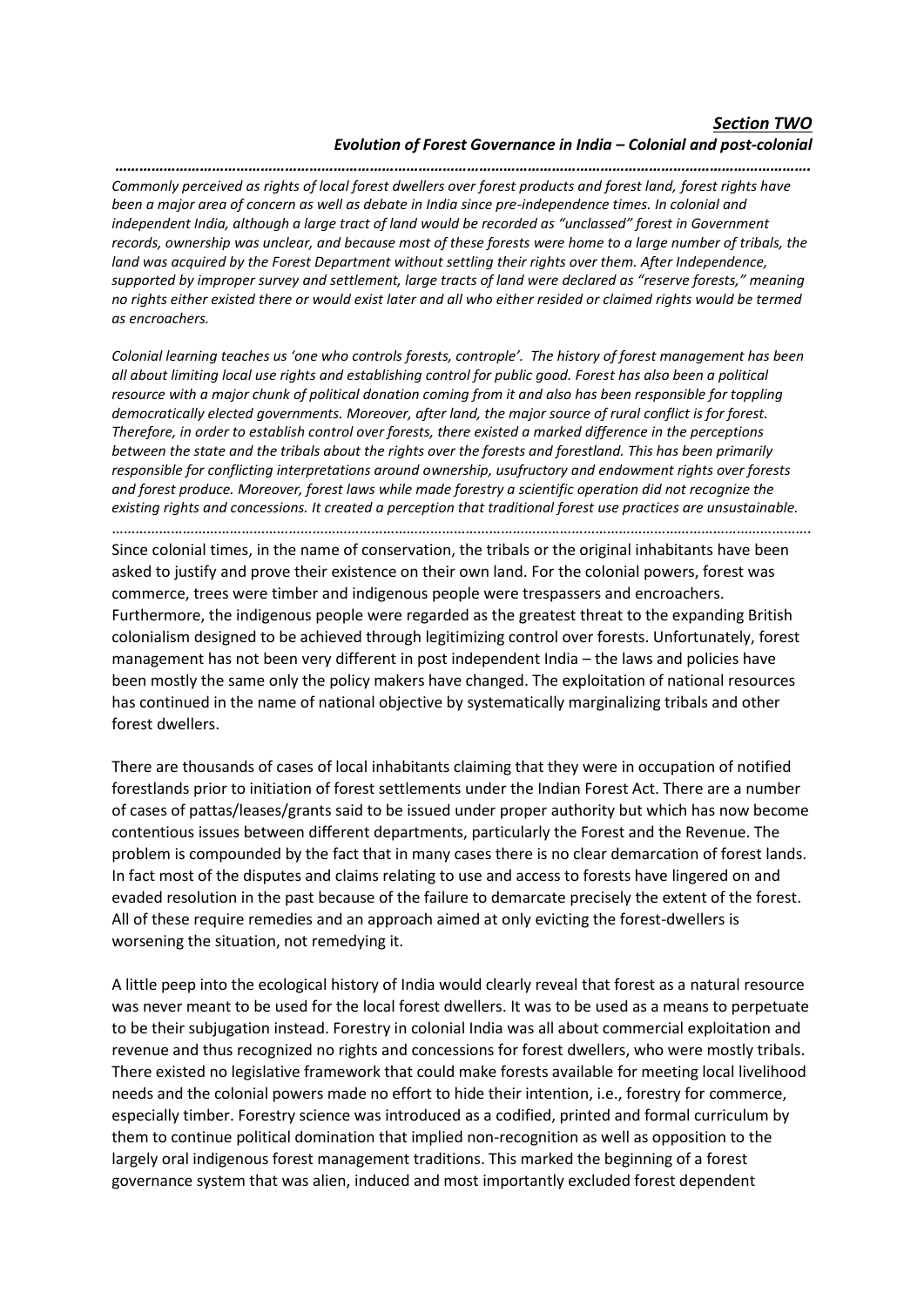communities in the name of scientific forestry, public interest, national development, conservation and industrial growth. The national governments in the post-colonial phase inherited the colonial worldview that not only aimed at the use of eastern forests to boost western industrial development, but also harped on the non-existing incompatibility between conservation and livelihoods.<sup>2</sup>

# Forest Rights in British India

1

The British established a mode of forest governance that imposed restrictions on local forest dwelling communities through a definition of forests as national property meant to be used to achieve the colonial objectives, which tried to acquire control of forests for commerce and national development at the cost of local forest based livelihoods. Though Forest Administration in British India, as is known, stressed on national development, it was really meant to be used by the whole body of tax payers. <sup>3</sup> Thus primary focus of forest governance was commerce through limiting local rights and privileges. Such regulation of rights was reflected in the classification of forests during colonial times. As national property, forests were classified as conservation forests, commercial forests, minor forests and pasture lands. The first two categories - as the names would suggest were out of bounds for the local forest dependent communities. Minor forests were managed by panchayats with a view to reducing the contact between subordinate forest officials and villagers. Pasture land, mostly grassland, was more for animals than human beings.

During medieval India, the ownership of the forests was with the local chiefs with access rights to the local communities. Towards the beginning of the nineteenth century, the British wanted to undertake unhindered exploitation of timber, which required that the government assert its ownership over forests and do away with the traditional systems of community forest management that existed in most parts of the country. This had nothing to do with conservation; it was a ploy to keep trees, timber and forest routes under their direct control. Teak was identified as a rich substitute to oak, already getting depleted in England, to build the Royal Navy and Railways.<sup>4</sup> With this avowed objective, the East India Company acquired royalty rights over teak in 1807. This meant prohibition of unauthorized teak felling and the Conservator becoming the sanctioning authority for teak felling and selling, more of an assumed power than lawfully given. By 1846, such sanctioning authority over teak extended to all forests and forest products and the Company's sovereignty extended to the total forestland by 1860. As an aftermath of the Sepoy Mutiny in 1857, during which forests and the forest dwelling communities provided the rebels with a safe hiding place, the Company administration prohibited and withdrew all access rights and privileges to fuel, fodder and other local uses. In order to legitimize authority with legal and administrative backing, the Imperial Forest Department was brought into being in 1864 to consolidate state control on forests and forestry was made a scientific operation making it inaccessible to the forest dwellers.

In order to legitimize it with law, a series of legal instruments were passed in the form of forest acts from 1865 to 1878 to 1927. Forest Acts defined and classified forests to specify distinct functions

<sup>&</sup>lt;sup>2</sup> The basic objective of this discussion is to bring into debate some apprehensions on the true nature of forest rights in India by putting in *perspective the policy developments both during colonial and post-colonial India, focusing at length on the two 'widely accepted' revolutionary resource rights legislations of the last one decade. It endeavours to analyse the strengths of the consultative processes and assesses the extent to which they translate the needs and aspirations of the people they intend to benefit before getting the legislative endorsement as law.* 

<sup>&</sup>lt;sup>3</sup> The Old Forest Policy, Dr. Voelcker's Report on Improvement of Indian Agriculture, pp. 155-162 of F.D Code, 6<sup>th</sup> Edn, Circular *No. 22-F, October 1894.*

*<sup>4</sup> Oak was used for shipbuilding in England. During the 19th century, Oak supply for shipbuilding went down heavily forcing the colonial government to look for alternatives in its colonies in the east. Burmese and Indian teak was identified as good substitutes and the East India Company was thus mandated to make laws accordingly.*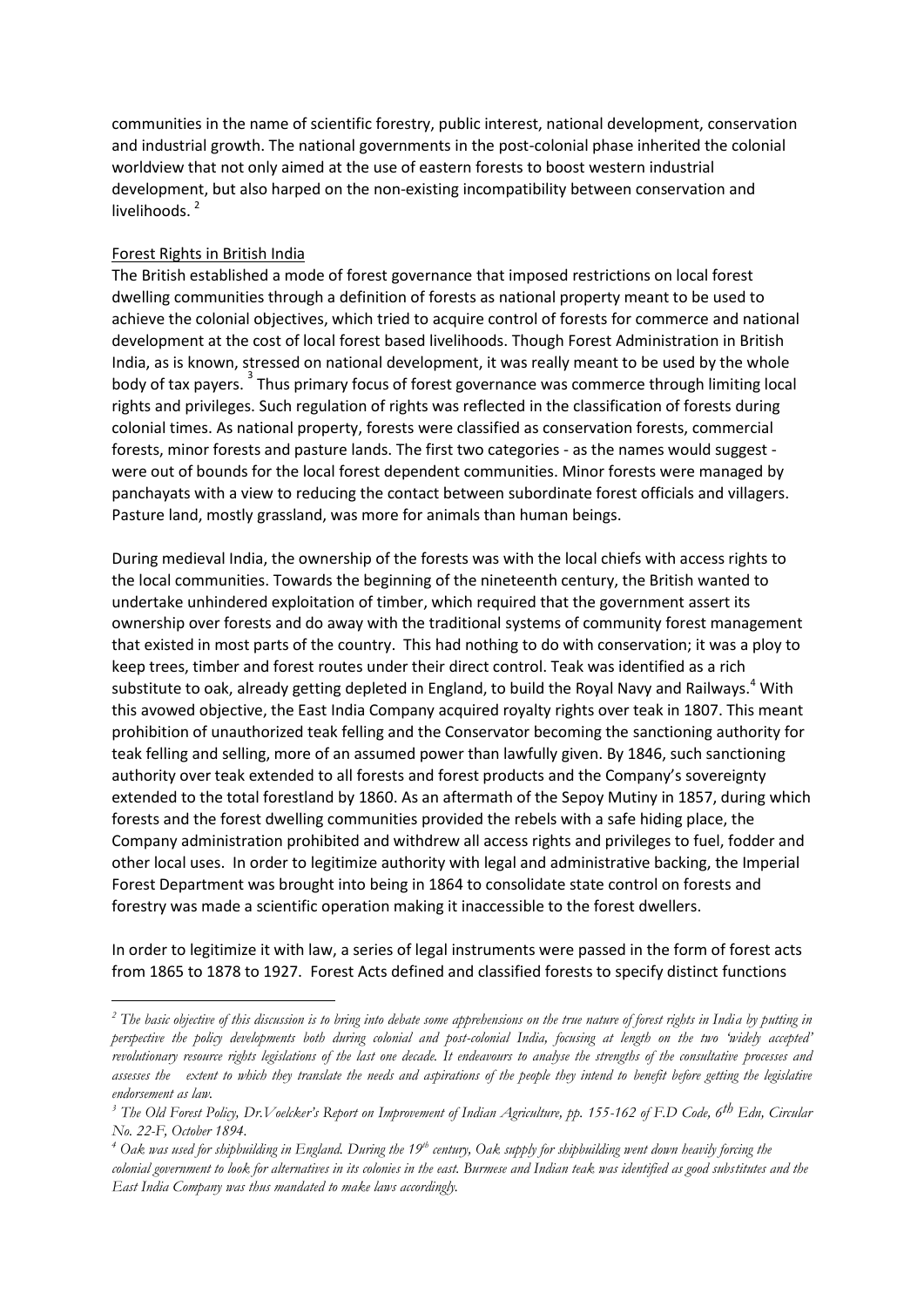limiting local forest rights. These Acts empowered the government to declare its intention to notify any area as a reserved or protected forest, following which a "Forest Settlement Officer" (FSO) supposedly would enquire into claims of rights (to land, forest produce, pasture, etc.). Legal instruments helped the colonial forest administration camouflage timber extraction as conservation thus curtailing and prohibiting customary use rights. The so appointed FSO was hardly helpful in settlement of rights and created no administrative space for meeting local needs. On the contrary, valuable trees were reserved and elaborate provisions were made for punitive actions. Thus started a purposive state intervention in forests and measures relating to scientific conservancy was promoted for legitimacy. Moreover, the 1927 Act remained India's central forest legislation and with minor modifications is still operational in independent India. $^5$ 

#### Forest Rights in Independent India

**.** 

With independence, local forest dependents expected to get their rights back. But far from improving, the rights situation actually worsened. Though policy makers changed, the policies remained more or less the same. In 1948 during the process of accession of the Princely States after independence, the activity of consolidation of government forests continued. Though the States proclaimed the lands of ex-princely states and zamindari lands as Reserve Forests, no effective steps for settlement of rights were taken. This inevitably sowed the seeds of the future forest land conflicts between the tribals, non-tribals and the state<sup>6</sup>.

Forest governance in post-colonial India could be broken up into three phases. The first phase, which lasted from independence in 1947 till the early 70s, was the phase of commercial exploitation of forests for industrial development as well as for creating farmland for the large peasantry. The second, which lasted till the commencement of the 1988 National Forest Policy, was a phase of conservation with increased State control. During this phase, forest conservation was made a directive principle, a fundamental duty in the Constitution and brought to the Concurrent List for greater control of the national government. It was also the time when powerful legislative instruments like the Wildlife Protection Act, 1972 and the Forest Conservation Act, 1980 were put in place. The FCA restricted the use of forests and forest land for non-forest use. This phase, like the previous one, had no space for forest dwellers and tribals in the protection and management of local forests. With the coming of the National Forest Policy in 1988 began the third phase, which not only made forest a local resource but also made the participation of local forest protecting communities mandatory in regeneration of degraded forests. But did it help?

The development of legal instruments in the second phase was a response to forest and wildlife depletion in the first phase. These instruments were extremely conservationist in nature, did not differentiate between local and external use, stressed excessive Government control in the form of Eminent Domain, and restricted or did not recognize existing local use rights. The assumption was

*<sup>5</sup> As per the Act, the Government can constitute any forest land or wasteland which is the property of the Government or over which the Government has proprietary rights, a reserved forest, by issuing a notification to this effect. This Act enabled the colonial Government to declare more and more land as reserve forests, without ascertaining the rights of the tribals and other forest dwellers.* 

<sup>6</sup> *During consolidation of forests in the 1950s and with the coming up of the Forest Conservation Act (FCA) of 1980, a large area were recorded as forests without settling local rights. Many of these forests did not even physically exist and revenue lands supporting livelihoods were sealed off as forests. Moreover, the unclear demarcation of forest and revenue lands, the Supreme Court's definition of a forest were other crucial issues that went a long way in denying rights to the tribals and forest dwellers. The final blow was given by MoEF (Ministry of Environment and Forests) with its May 2002 circular to evict all `encroachers' immediately. In June 2004, the Government of India made a significant admission by holding that 'historical injustice' has been done to the tribal forest dwellers of the country, which needs to be immediately addressed by recognizing their traditional rights over forests and forestland. With changes and*  amendments, the Forest Rights Act was finally passed in December 2006 that promises to give up to 4 hectares of forestland to tribals *and traditional forest dwellers basing on recommendations of the Gram Sabha.*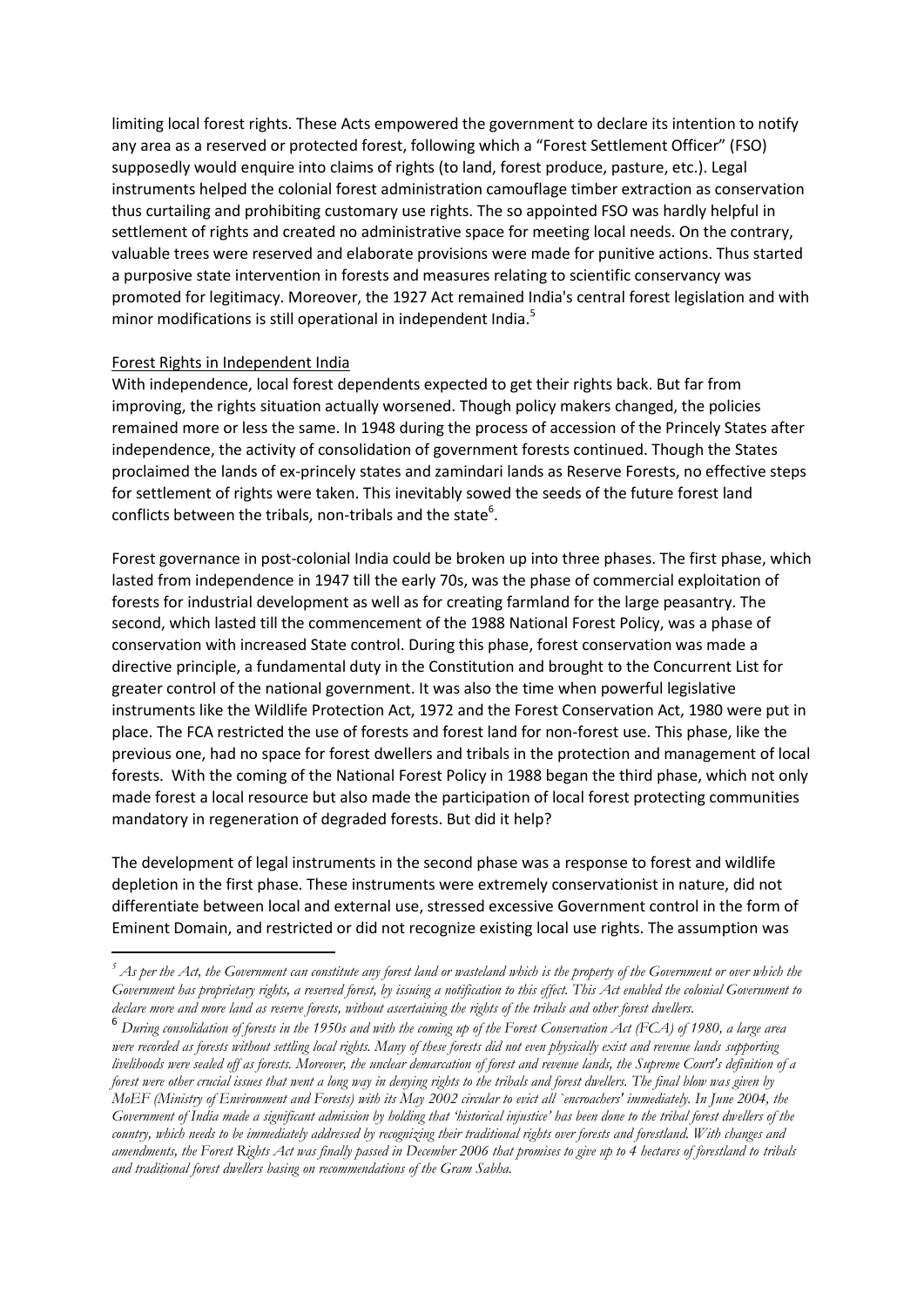that forest had been destroyed by the forest dwellers/tribals and needed to be protected/conserved from them, although in reality mindless exploitation of the forest and its wildlife were the handiwork of the rich and the influential. Although the Forest Conservation Act restricted forest diversion for non-forest use, by prescribing prior permission and a high conversion rate, it in effect made such diversion possible. However for the rich, forest land diversion was easier whereas the poor forestdwelling tribals were termed as "encroachers" and a direction for their eviction was issued by the Ministry of Environment and Forests (MoEF) through the May 2002 circular.

This incapacitation of forest-dwelling tribals was aggravated by the establishment of the Protected Area Network, which meant further inviolable areas with no or negligible rights over forests and forest land by the tribals; it enabled the State to evict local forest dwellers without settling their bona fide rights to residence. It is unfortunate that even the recent amendment to the Wildlife Protection Act of 2002 (WLPA) has made no reference to the Panchayat Extension to Scheduled Area Act (PESA) and has withdrawn continuance of rights even after the final notification of a protected area. A constant and consistent process was initiated to make the conservation legislations like WLPA and the Forest Conservation Act (FCA) more powerful than right providing legislations like PESA, although the latter was an amendment to the Constitution.

One of the residual features of the colonial Government that survived even in the Post-independence period was its obsession with technocratic expertise and utter mistrust and complete rejection of people's power and knowledge as important inputs for achieving national development goals. Development policy making in India, unfortunately, positioned itself on the astounding premise that people did not know anything. The prevailing social and political culture, the legal rational bureaucracy, and—most dangerously—the nation as a whole were made to believe in and sustain such an exclusionary development design, skilfully promoted by Government institutions. Curiously, almost all enabling- and right conferring provisions were in the form of policies that had no legal sanction while the restrictive ones were in the form of Acts, which had legal backing. Besides, regulatory authorities and right-guaranteeing institutions mostly focused on commercial exploitation and conservation whereas the rights of local forest-dependent communities still remained an area of utter indifference<sup>7</sup>.

**.** 

<sup>7</sup> *Proceedings: International Conference on Poverty Reduction and Forests, Bangkok, September 2007*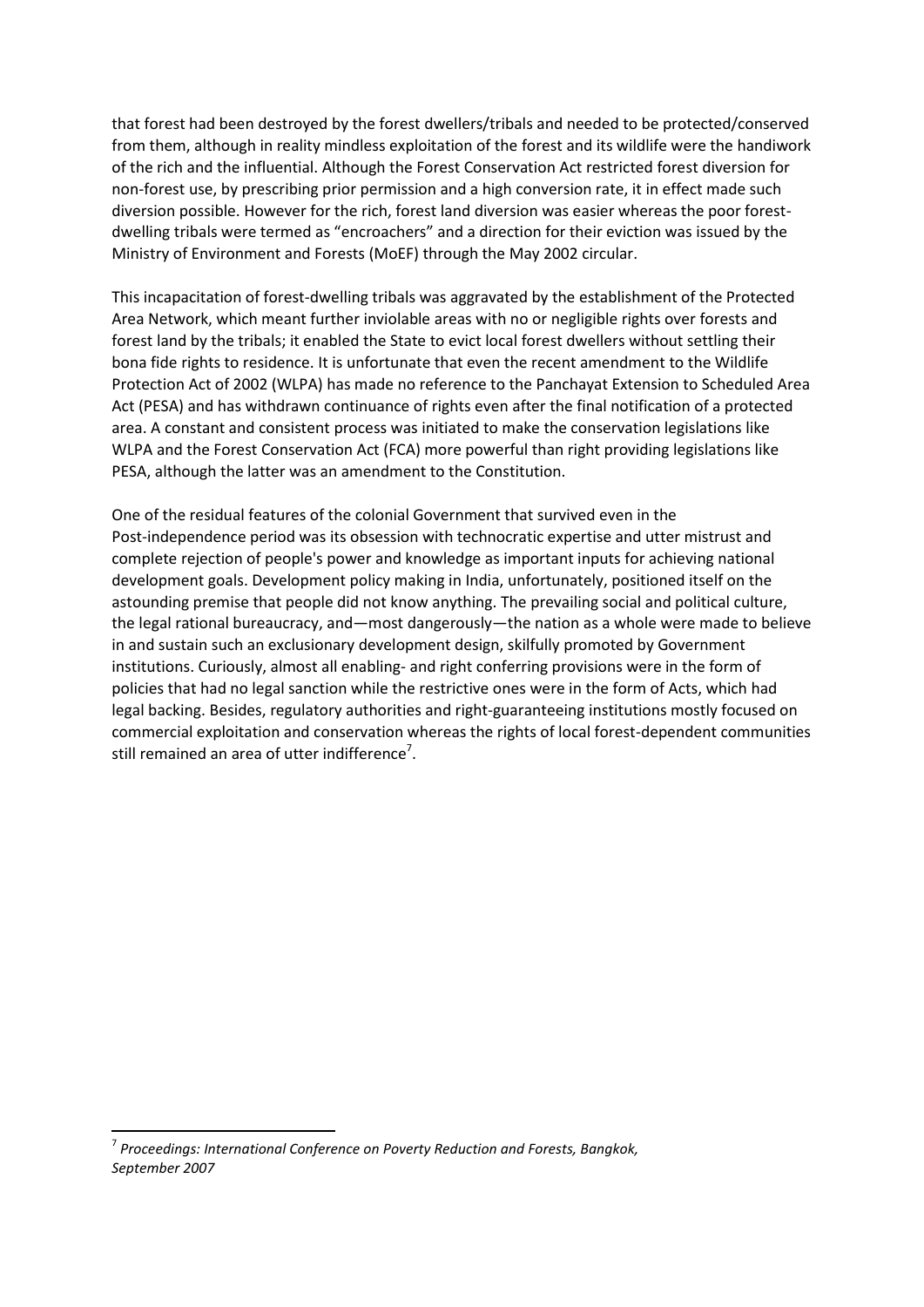# *Section THREE Participatory and Self-Initiated Forest Management Approaches*

*………………………………………………………………………………………………………………………………………………………. Colonial forest administration was revenue-centric and exploitative, thus recognized no rights and concessions for forest dwellers', especially tribals. In order to continue domination, colonial forces introduced forestry sciences as a codified, printed and formal curriculum to establish its supremacy over oral and indigenous traditions. This marked the start of a forest governance system that conspired to exclude people who needed forests most in the name of scientific forestry, public interest, national development, conservation and industrial growth. The national governments in the post-colonial phase accepted such worldview on forests even though it was oriented to the use of eastern forests to boost western industrial development. ……………………………………………………………………………………………………………………………………………………………*

The country witnessed some exemplary and forward looking law making successes from mid-80s to 1990 in the form of; a) The Environment Protection Act, 1986, b) The National Forest Policy, and c) the 1990 forest land regularization guidelines. While the EPA was more regulatory, the other two were enabling and empowering in nature. Efforts were made for the first time to make resource governance local community centric and traditional occupancy rights over forestland prior to commencement of Forest Conservation Act were recognized and recorded.

Existing forest governance experienced a paradigm shift with the commencement of the 1988 National Forest Policy making forest a local resource with local communities to have the first charge on nearby forests. The 1988 NFP led to the coming up of two landmark developments; a) the introduction Joint Forest Management in 1990, and b) the 1990 guidelines for regularisation of encroachment on forestland, settlement of disputed claims over forestland, conversion of forest villages into revenue villages, etc. As per the National Forest Policy, participation of local communities residing in and around forests was made mandatory in the protection and management of forests. To this effect, Government of India introduced a guideline in June 1990 around involvement of local communities along with the state forest department to manage degraded forest patches. By 1990, both West Bengal and Odisha had established great examples of community led forest protection initiatives in respective states. Odisha had gone one step ahead in recording local communities' engagement in forest protection and management in most of its forested districts. Therefore, the Government of Odisha circular on participatory forest management came in 1988, two years before the national circular.

# Joint Forest Management and Social Forestry

The JFM guidelines of June 1990 sought to involve village communities and voluntary organisations in the regeneration of degraded forests ensuring an institutional mechanism that designed a participatory framework of SFDs and village communities. It ensured the involvement (read supremacy) of FD by making the Forester Secretary of the Van Samrakshyana Samittee. The local forest protecting communities were entitled to enjoy the usufruct rights over dead fuel wood, timber, 100 per cent rights over NTFPs, as well as significant share i.e. 50 per cent share timbers on final harvesting. In other words, JFM is to bring both the local forest users and forest department into a common platform for management of forest. In this regard, each SFD hs issued itsown JFM resolution. The JFM programme, over the past decade, has been spread all over the country and over 20 percent of the country's forests have been brought under JFM. As per records (ENVIS: 2016), about 14.5 million households are engaged in JFM with total forest area under JFM coming t about 2,29,38,814 ha with 1,18,213 JFM groups.

The Social Forestry Project (SFP) that started in the 1980s aimed at gathering people's participation for forest development through widespread plantation to ensure their socio-economic betterment.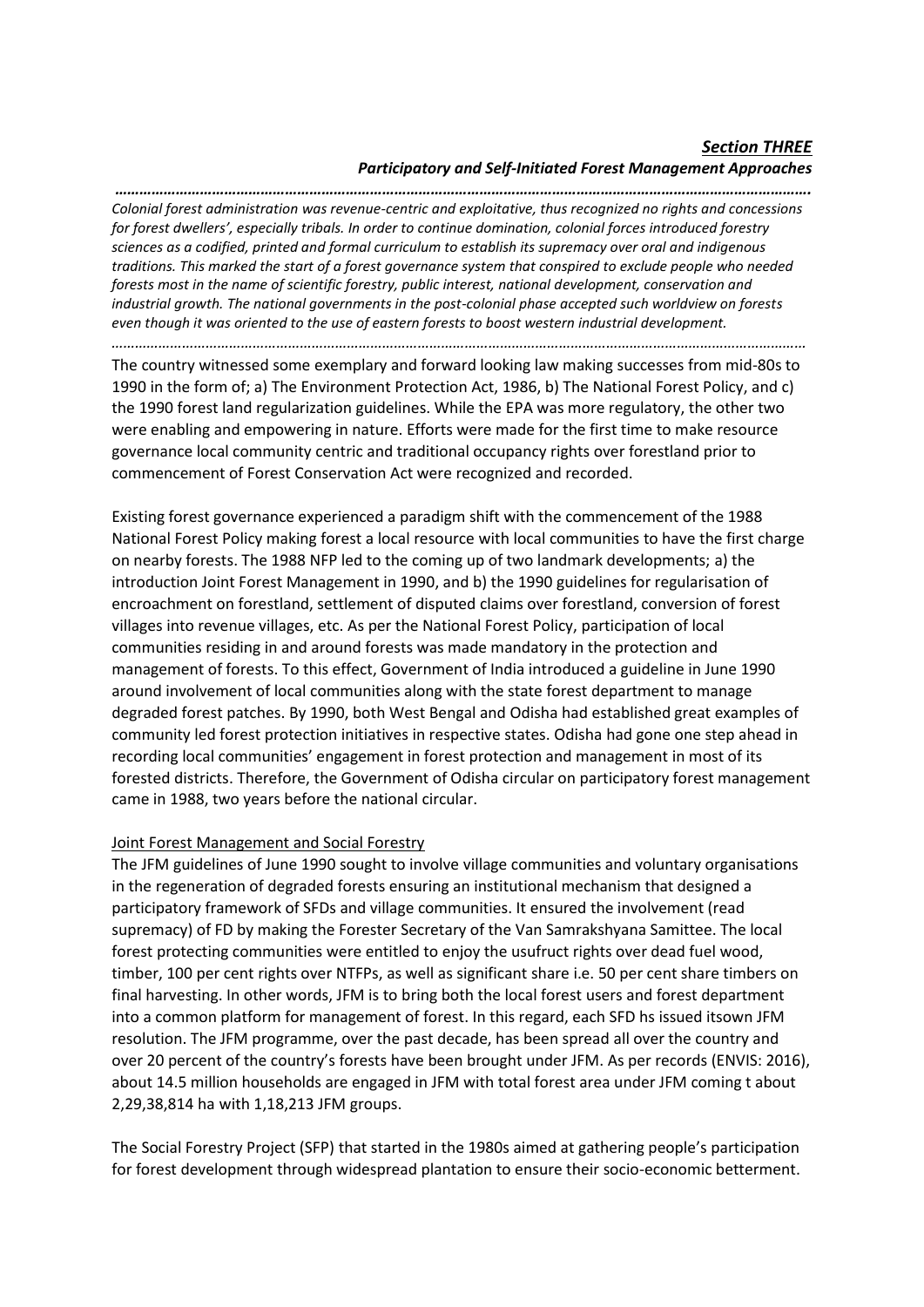Plantations of quick biomass growing species were identified that were planted and protected with support from the Forest Department. The idea was to supplement with farm income for economic justice. Besides, Forest Department also carried out a community-oriented tree plantation on community and government lands for the benefit of the villagers called as the Village Woodlots (VWL).

# History of Community Forest Movement in Odisha

Self-initiated forest protection in Odisha dates back to the early years of  $20<sup>th</sup>$  century where local communities have protected and managed nearby forests with their own efforts, though often without defined rights. It is difficult to touch upon specific reasons as to why Odisha is unique in the country in terms of self-initiated forest protection, it could be because of the; a) large scale forest depletion that the country experienced during the mid-19<sup>th</sup> century and onwards, b) benevolent kingdoms in the south and north that made some deliberate efforts to define communities' rights over local forests, and c) amidst large scale felling, efforts for forest conservation made to deal with natural calamities like cyclones and drought. These three reasons are however not substantiated by empirical data but seem to have travelled from one generation to the other as part of the oral tradition.

Though there are instances of village based forest protection in Keonjhar and Sambalpur being the early 20<sup>th</sup> century and 1930s respectively, community based self-initiated protection grew as a social movement post-independence and mostly in the early 70s as an offshoot of the national awareness/consciousness on environment conservation. The movement was led by school teachers, local political and opinion leaders and community based organisations. The districts where this movement spread as a cultural and political awakening are Nayagarh, Balangir, Dhenkanal and Mayurbhanj. Forest protection was considered as a public service and more as a service to one's own village around environment and conservation followed by being a source of survival. Forest protection was carried out either by each and every villager physically protecting forests by 'rotation of stick' (*Thengapali*) or by hiring watchmen.

Being self-initiated and spontaneous, local forest dwellers devised indigenous protection and management methods that was inclusive, egalitarian and focused on equity. While the CFM movement faces a very familiar criticism of villages protecting their own patch and plundering the adjacent, the champions of CFM feel that this incentivizes and encourages for more and more villages coming together for local forest protection. This points to a very important strength of CFM in Odisha and that is managing anthropogenic pressure on nearby forests by way of balancing household needs and demands. Though the protection and management methods were diverse and hardly uniform, what cut across as a common thread was the benefit sharing mechanism. Across the state, these villages devised specific windows for collection of wood and non-wood forest produces periodically for housing, farm implements and food.

With JFM in the 1990s, the biggest point of conflict between these two forms of community led protection initiatives was on which forests should be brought under the fold of JFM ? While the state forest department focused on converting the CFM groups to JFMCs, CFM and forestry support groups launched a campaign opposing this move by asking the SFD to launch JFM only in degraded forests as the guidelines mentioned. CFM groups vehemently opposed the inclusion of forest officials into the JFMCs as undemocratic and authoritarian. For the SFD, it was easier to show results if they focused on already established protections rather than mobilizing for new and fresh protections. Besides, JFM tried to incentivize protection by promising final felling of timber that CFM groups critiqued as unsustainable.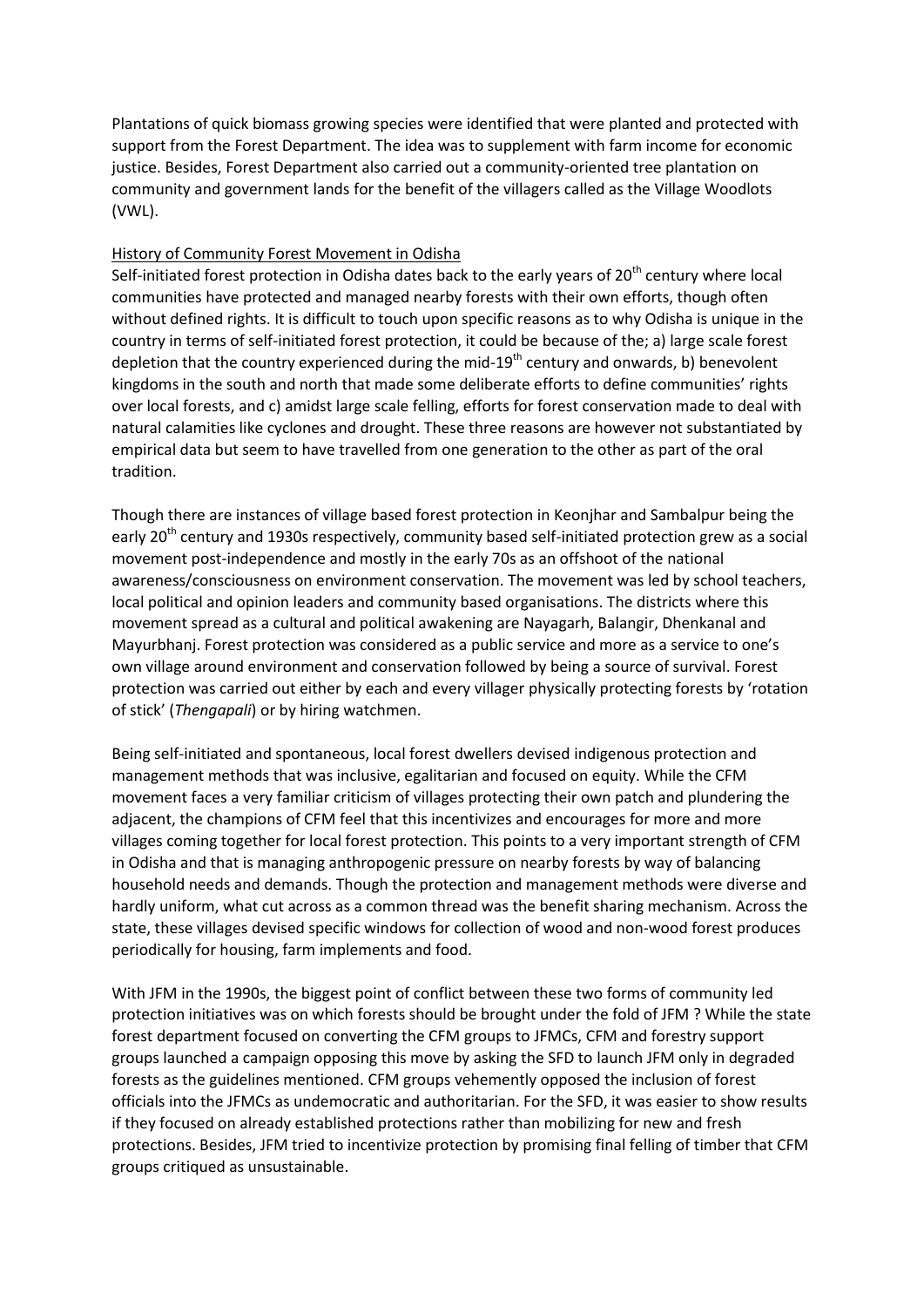Forestry support groups and grassroots and state level non-government organisations in Odisha have played a significant role in supporting the CFM groups and withstanding the lure of money to ensure that the CFM movement is not derailed. The CFM support groups engaged themselves in sustaining the movement through constant and consistent work around capacity – both individual and institutional, developing collective strength by making distinct efforts to federate the groups at different levels, and documenting and disseminating successes to gather support from outside the state and country.

The success of CFM in Odisha significantly contributed in multiple ways that were reflected in; a) increased forest dependence caused due to increased access; b) resource induced village cohesion, and c) increased municipal and village development functions. During the 90s, especially after 1988 forest policy, the demand for decontrolling procurement and trade of minor forest produces gained momentum. The demand got a legal back up with PESA Act providing for a community led institutional set up by vesting ownership rights on the Gram Sabha. CFM was able to ignite visible grassroots mobilization by creating a movement for decentralized resource management that was supported by an Act of Parliament.

This enabled Government of Odisha to become the first state in the country to introduce a number of progressive policies to free up around 68 NFTPs from state control. The process got rejuvenated with the coming up of FRA that defined, 'MFP as all NTFPs of plant origin'. With increased decision making authority over community resource, forest dependence experienced a high rise because of increased access and opportunity to procure and sale NTFP locally. Moreover, these self-initiated forest protection initiatives have generated good amount of funds to support village development activities in Odisha. These funds are generated through benefit sharing, fine and sale of timber. There are a number of such examples in the districts of Balangir, Sambalpur and Mayurbhanj. The growing 'kitty' of the CFM groups was one of the reasons why JFM did not succeed in Odisha. The funds generated by the SIFPGs are much larger than what VSSs (Vana Samrakshyana Samittee) got from the SFD.

In the last two and a half decade, the SFD have made all efforts to increase programmatic investment on forests through JFMCs through Forest Development Agency, externally aided projects and now by CAMPA. This investment and funds driven forest protection programme no doubt has hampered the self-initiated initiatives but with the coming up of the legal window in the form of Community Forest Resource (CFR) rights under Forest Rights Act has brought in a new dimension with regard to revival of the established community processes.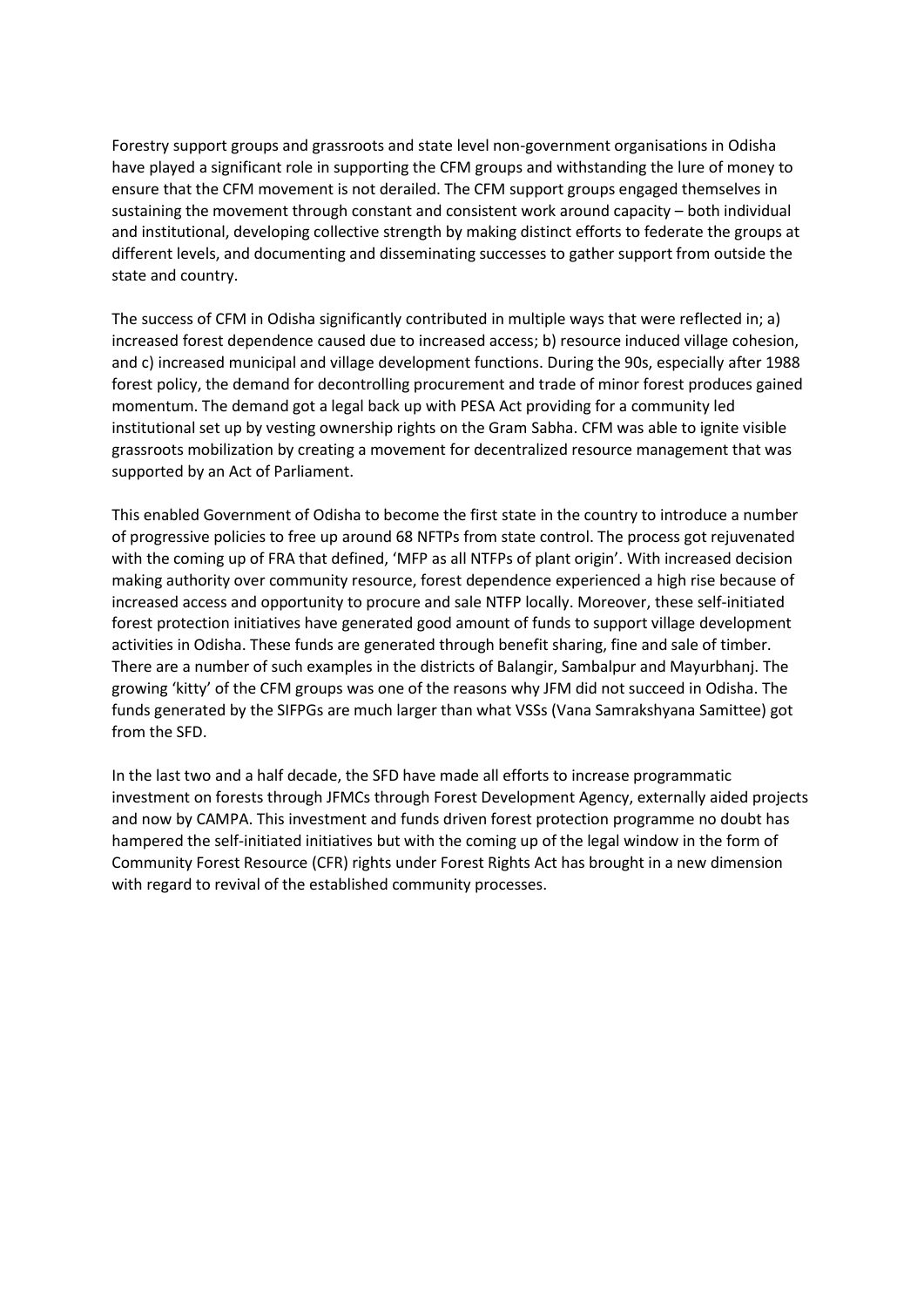# *Section FOUR Evolution of Rights Protecting Legal frameworks*

*……………………………………………………………………………………………………………………………………………………… Since the primary intention of colonial laws was to take over lands and deny the rights of communities, the "settlement" process initiated during the late nineteenth and early twentieth centuries was hardly effective. Surveys were often incomplete or not done (82.9% of Madhya Pradesh's forest blocks have not been surveyed to date, while in Orissa more than 40% of State forests are "deemed" reserved forests where no settlement of rights took place). Where the claims process did occur, the rights of socially weaker communities—particularly tribals—were rarely recorded. The problem became worse particularly after Independence, when the lands declared "forests" by the Princely States, the zamindars, and the private owners were transferred to the Forest Department through blanket notifications. In short, what the Government records called "forests" often included large areas of land that were not and never were forest at all. Moreover, those areas that were in fact forest included the traditional homelands of communities. As such consolidation of Government forests did not settle existing claims on land; all people, mostly tribals, who lived in these forests, were subsequently declared "encroachers," as they did not have recognized rights and claims to their ancestral homelands.*

# **Challenging the Eminent Domain of the State: Panchayat Extension to Scheduled Area Act, 1996 and The Scheduled Tribes and Other Traditional Forest Dwellers (Recognition of Forest Rights) Act, 2006**

……………………………………………………………………………………………………………………………………………………………

# Panchayats Extension to Schedule Areas Act, 1996

During the 1990s with the background of National Forest policy of 1988 and the 1990 forestland regularisation guidelines, rights of the tribals and other forest dwellers over local resources were considered sacrosanct and non-negotiable and a move was initiated to secure Constitutional recognition for these rights. Sustained campaigns led first to the 73rd Amendment to the Constitution to give recognition to decentralized governance in rural areas. This was followed by the constitution of the Bhuria Committee to look at tribal rights over resources through extension of the provisions of this Amendment to the Schedule V areas. Based on the recommendations of the committee, Parliament passed a separate legislation in 1996 as an annexure to the 73rd Amendment specifying special provisions for *Panchayats*5 in Schedule V areas. Known as the Panchayats Extension to Schedule Areas (PESA), Act 1996, it decentralized existing approaches to forest governance by bringing the *Gram Sabha*7 center stage and recognized the traditional rights of tribals over "community resources"—meaning land, water, and forests. PESA was important not just because it provided for a wide range of rights and privileges, but also because it provided a principle as well as a basis for future law making concerning the tribals in India. In consistent with this central law, the states promulgated respective state laws ensuring rights to tribals over local resources.

It is more than two decades since PESA came into effect, but the obstacles in enforcing its provisions have remained largely unaddressed. A number of states including Odisha have not yet come out with respective PESA Rules that would enable implementation of the Act restricting its avowed objective of power to the people to take shape. The states are struggling to devise definitive procedures to define rights over forests and minor forest produce. Meanwhile, some states like Maharastra, Gujurat, and Odisha, in an effort to perpetuate State control over forest resources, tried to dilute the provisions of PESA although they had no legal jurisdiction to do so (Saxena 2004). The Government of Odisha, for example, has circumscribed the provisions of PESA by adding a clause, "…. consistent with the relevant laws in force," while incorporating the constitutional provision concerning the competence of the *Gram Sabha* to manage community resources and resolve disputes according to the customs and traditions of the people. This clearly implied that tribals could have rights over forests and minor forest produce, only if existing laws allowed it. Instead of changing State laws inconsistent with PESA, the Government of Odisha changed the provisions of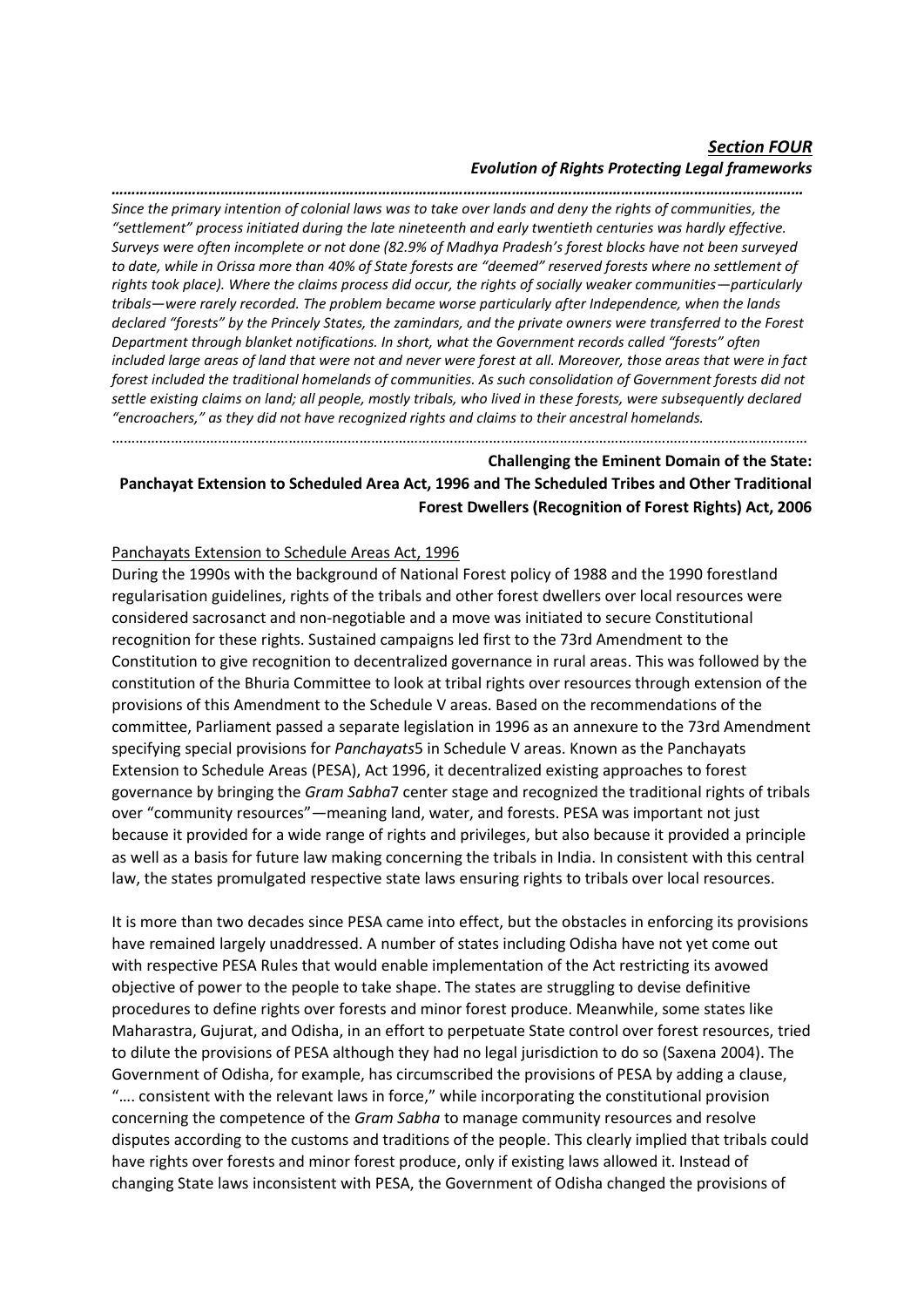the Act, thus negating the rights conferred on the community by the Constitution. The original objective of the Central Act was that state governments should change their laws according to central legislation.

The Central Act talked about providing ownership rights over minor forest produce to the *Gram Sabha.* The MoEF constituted an expert committee to define ownership, which recommended that "ownership means revenue from sale of usufructory rights, i.e. the right to net revenue after retaining the administrative expenses of the department, and not right to control." While Odisha and Andhra Pradesh are still silent about what constituted community resource, Madhya Pradesh defined it as land, water, and forest. This implies that the powers given by PESA to exercise rights over community resources are non-existent in majority of the states.

Although the Central Act left no room for doubt that reserve forests should be considered community resources under the purview of PESA, the official assumption is that reserve forests are out of the PESA domain. For instance, the NTFP Policy of 2000 in Odisha restricted the *Panchayat's*  control over minor forest produce in reserve forests. It said that the *Gram Panchayats* shall not have any control over minor forest produce collected from the reserve forests whereas the PESA, in its spirit, sought to extend ownership of forests to any forest located in the vicinity of the village that the people had been traditionally accessing. The policy-makers knew very well that it would be foolish to create such a distinction because it was almost impossible to differentiate between produce collected from reserve forests and that from others. Nevertheless, they went ahead with putting in place the proviso that reserve forests cannot come under the purview of PESA because the relevant laws laid down that no rights can exist in the reserve forest area.

# **The Scheduled Tribes and Other Traditional Forest Dwellers (Recognition of Forest Rights) Act, 2006**

As a result of the 1990 guidelines came the Government's decision to settle all claims of the tribals and other forest dwellers on forestland through a settlement framework called as the Pre-1980 Settlement procedure. This meant that all such encroachments of forestland that could be established as encroachments before the coming up of the Forest Conservation Act 1980 would be considered as eligible encroachers for regularization. While Government was seriously considering regularisation of such cases by establishing a proper procedure, an interesting development in the forestry sector happened that changed the entire complexion of forest governance in India. In 1995, one Mr.T.N.Godavarman filed a writ petition with the Hon'ble Supreme Court of India challenging the weak implementation of Forest Conservation Act 1980 in the country caused due to restricted definition of 'forests'. This case was subsequently referred to as the 'forest case' in environmental jurisprudence.

# The 'Forest Case' and the Seeds of Forest Rights Act

This legendary case also marked the beginning of judicial activism in the field of forest and environment when Hon'ble Supreme Court of India in December 1996 redefined and broadened the scope of forests by ruling that 'whether or not in government records, forests are all areas that are forests in dictionary meaning of the tem irrespective of the nature of ownership and classification thereof. The Apex Court also redefined what constituted 'non-forest purposes' to include not just mining but also operations of saw mills. Basing on this stayed all non-forest activities including tree felling being undertaken without the prior approval of the Central Government. It also mentioned that each state was required to form an expert committee to identify areas that are forests.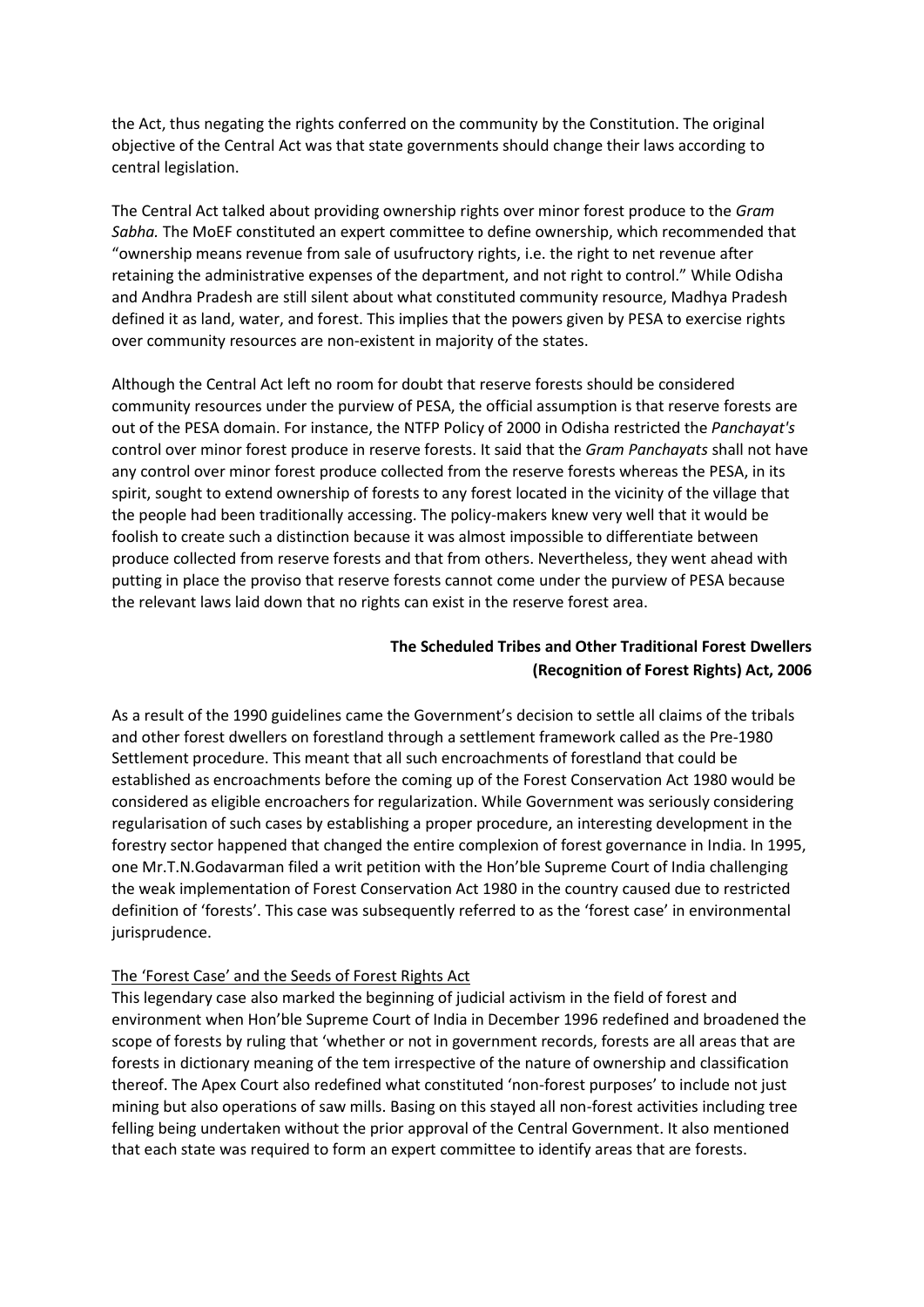While the Central Government and SCI respectively were engaged either finding ways to regularize forest encroachment or restricting non-forest use in forests, in 2001, an Interlocutory Application No.703 was filed to stop forest encroachment by powerful people. Though the intention of this IA was to stop the rich and the influential to plunder forests, the Supreme Court forbade the MoEF recognise encroachments without permission. Unfortunately this was interpreted by the MoEF as a direction by the SCI to evict forestland encroachers. Subsequently in February 2002, the SCI instructed State Governments to file reply to IA 703 in so far as the steps required to be taken by them to prevent encroachment of forest land. Following this instruction of SCI to states, in May 2002, the MoEF came out with a circular to evict the ineligible encroachers and all post-1980 encroachers in a time bound manner.

In October 2002, the Central Government asked the States/UTs to consider settlement of disputed claims of tribals over forest lands and to this effect in February 2004, Central Government issued a supplementary guideline to settle tribal rights over forest land putting 31 December 1993 as the new cutoff date. But the Apex Court (in consonance with the forest case) stayed the operation later in February 2004 before the guidelines could be put to action. As per MoEF figures, as a result of May 2002 circular close to 3 million families were evicted from their traditional habitat that happened to be forestlands.

Basing on this, in June 2004, in an affidavit in the Apex Court, Government of India admitted that 'historical injustice' has been done to tribals and decided that there is a need to undo the historical injustice by recognising their traditional rights over forests and forest land. This enabled the formulation of the Tribal Forest Bill and its introduction in the Parliament on the 13<sup>th</sup> December 2005. Then in order to review and relook at some critical aspects of the Bill, a Joint Parliamentary Committee was set up and based on the recommendations of the JPC, introduced in the Lok Sabha on the 13<sup>th</sup> Dec 2006 as The Scheduled Tribes and Other Traditional Forest Dwellers (Recognition of Forest Rights) Act, 2006 and rules were then framed and introduced since 1<sup>st</sup> January 2008.

Thus came the Scheduled Tribes and Other Traditional Forest Dwellers (Recognition of Forest Rights) Act also known as the Forest Rights Act in 2006 with an objective to recognize, record and vest traditional and customary rights over forest land of both tribals and the other traditional forest dwellers. As mentioned, this was clear departure with regard to process and method used for determination forest rights, verifications, definitions, grievance reddressal. The process of determination and recognition of rights was well defined, decentralised, consultative and participatory as the decision about who qualifies to become a claimant is taken by a village body/Gram Sabha. Besides, for the first time oral evidence for recording and vesting rights was used.

The Act provided for two sets of eligibility procedures for the tribals and the OTFDs. For tribals, the cut off was  $13<sup>th</sup>$  December 2005 – meaning proven occupancy before that date. But for the OTEFDs, establishing the eligibility is a bit complicated as they have to prove occupancy for three generations or 75 years (whichever is earlier) from 13<sup>th</sup> December 2005. The Act provided for 13 sets of rights for scheduled tribes and other traditional forest-dwelling communities including land under individual and community control, community forest resources and rights, etc. Forest rights to be recognized and vested for land under occupation by individual, family or community for habitation or for selfcultivation for livelihood shall not exceed four hectares. The Act also recognises the right to **homestead**, to cultivable and grazing land and to collect, sale and dispose non-timber forest produces.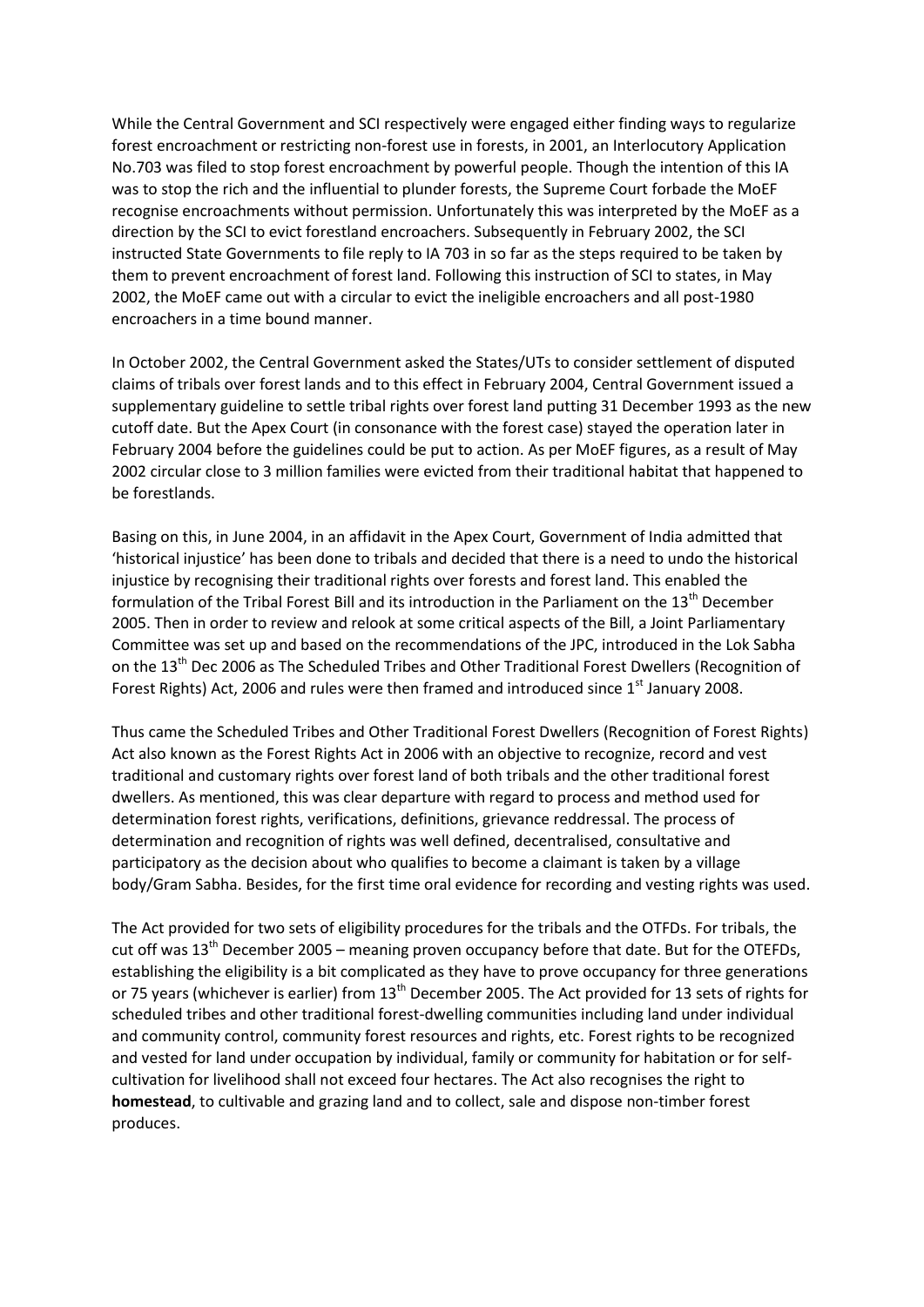Forest rights under FRA would mean;

- It shall be heritable, but not alienable or transferable and jointly titled for both spouses.
- FR can be recognised in a protected area provided it does not threaten the existence wild animals.
- No eviction of forest land under occupation till recognition and verification procedure is completed.
- Displaced ST and Forest Dwellers will have also forest right, provided they have not received land compensation, and the land has not been used for the purpose for which it was acquired within five years acquisition.
- **Forest land** means land of any description falling within any forest area and includes unclassified forests, undermarcated forests, existing or deemed forests, protected forests, reserved forests, sanctuaries and national parks.
- **Community Forest Resource** means customary common forest land within the traditional or customary boundaries of the village.
- **Minor Forest Produces** includes all NTFP of plant origin.

# Joint Forest Management *versus* Community Forest Resource Rights

Though Forest Rights Act creates a legal framework through CFR for community led forest management in India, JFM continues to be a dominant form of participatory forest management with increasing administrative and programmatic investment and support. Post FRA, the JFM-CFM conflict has reached new heights and plain as FRA does not seem to have created any visible impact on the way JFM are being implemented in India/Odisha. The formation of VSSs has been hasty, project driven and have been a mere number game as it used to be. Forest Department continues to ignore CFR and has been able to create a 'kitty' through mobilising externally aided projects to support and advance JFM in the state. On one hand, it ignores the CFR process supported by another wing of government, on the other; it excuses itself from supporting the preparation of the CFR management plan that eventually could be a part of the Working Plan.

While JFM being a mere administrative order without any legal back up should be subsumed into CFR that is legal and constitutional, its numbers, however, are growing parallel to CFR in the country. With state government's lukewarm approach to CFR, the civil society organisations and forestry support groups have taken onto itself the responsibility of facilitating CFR claims at a speed that are at times unrealistic. While JFM has been a paper tiger, CFR is almost on the threshold of getting into the same trap of numbers with almost no serious efforts on sustainable forest management. Both are operating in silos and at cross purposes. As discussed earlier, if the FD has gone to well protected and dense forests to turn them into JFM, immediate attention is required to review the process followed by CSOs that are facilitating CFR claims either by turning non-functional VSSs or unprotected forests into CFRs. In some cases, this mutually inconsistent approaches have turned forests into battlefields causing inter and intra village conflicts. There are examples of existence of multiple village institutions (either a VSS or a CFR) with almost same set of people protecting and managing almost same patch (es) of forests. With the same set of villagers and varying promoters, the VSS either turns into a CFR or vice versa often leading to conflicts and leaving forests unprotected. Moreover, there is good number of examples where a big forest patch is partially under JFM led by the younger populace of the village and the rest managed by the older or senior ones under CFM or CFR (now).

Probably the need of the hour is a win-win where if every village has a CFR with Gram Sabha approved conservation and management plan wherein the forest department plays a defined role focusing on capacity building, benefit sharing and conservation with prior approval of the concerned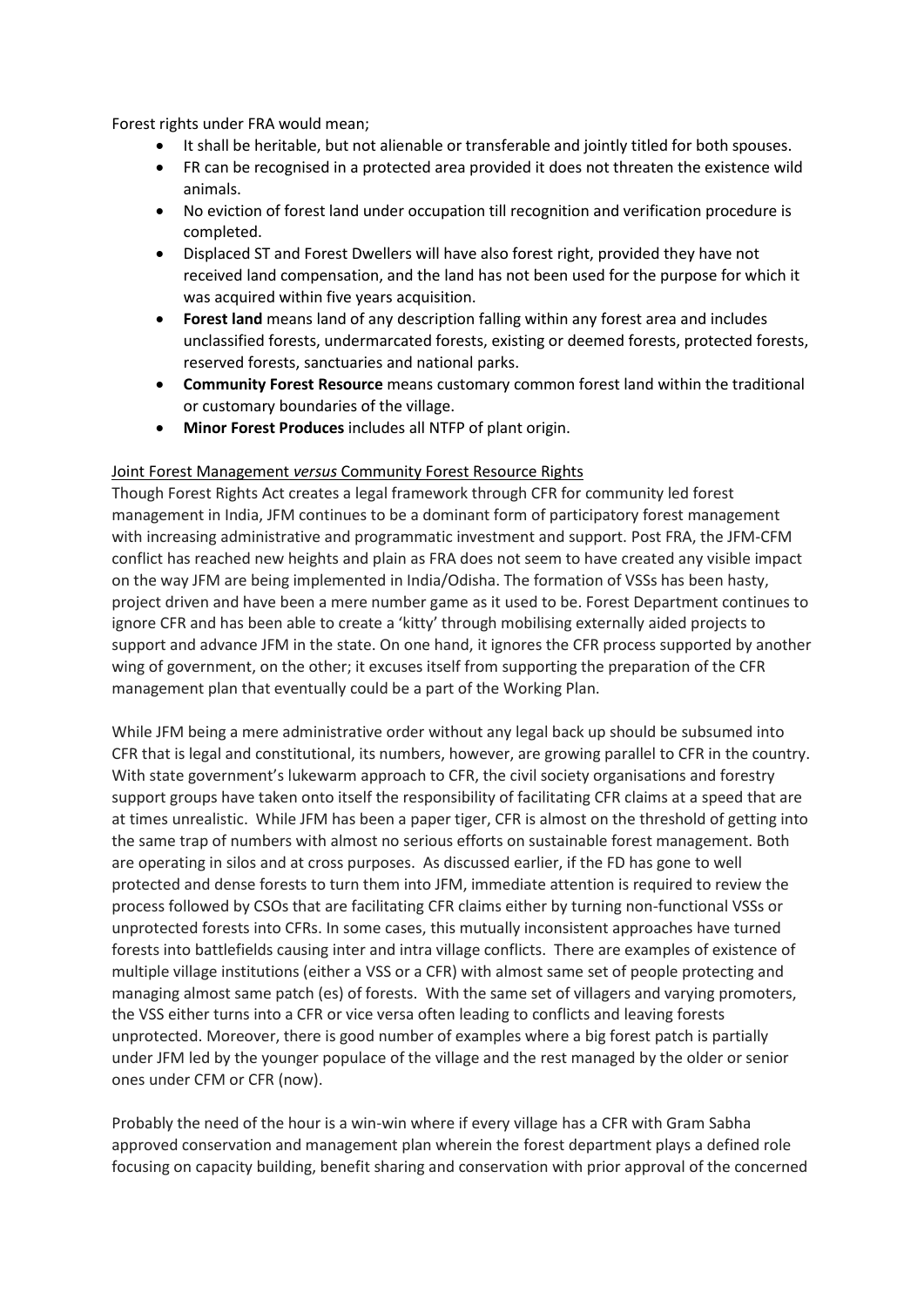village institutions. It is important that FD recognises the need for transitioning from a regulatory to an advisory role at the earliest to protect and manage the large tracts of forests in the country. It will be helpful to have one strong decentralised forest protecting set up at the village level than multiple weak ones. In order to make best use of the legal back up support provided to village groups and ensure forests are well managed by the native and traditional skills, it may be a smart move to organise for a marriage between traditional and scientific forestry.

State forestry programmes and related expenditure must conform to the Gram Sabha approved management plan. It may be apt to mobilise Ministry of Tribal Affairs to send out relevant circulars and guidelines to align with externally aided forestry projects to FRA/CFR.

The post claim strategies in CFR should be Gram Sabha and village institution driven. CAMPA investment must not limit itself to JFM areas only. These village level and resource development investments *should* be done in consultation with Gram Sabha as part of post claim strategy.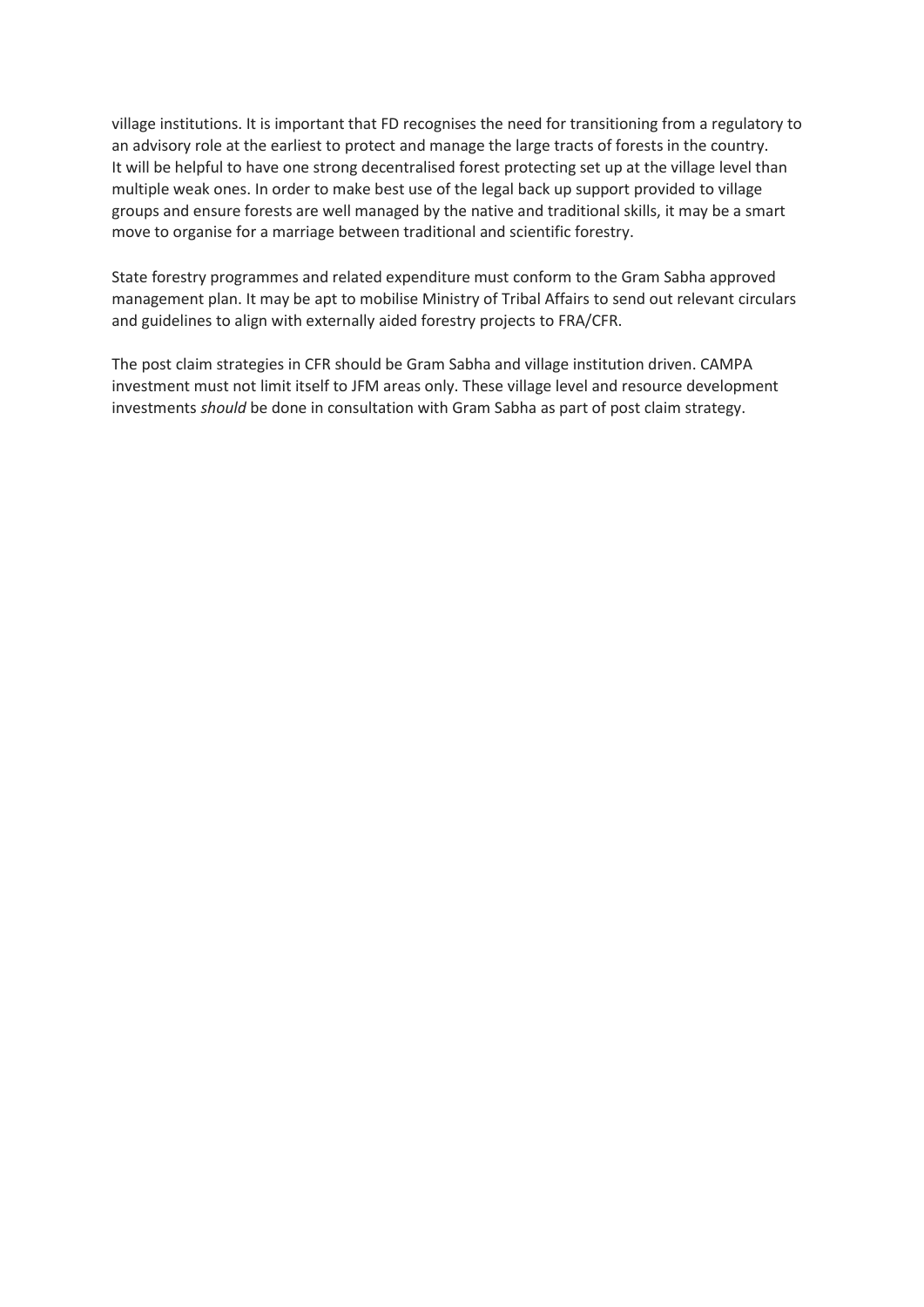# *Section FIVE Procurement and Sale of Minor Forest Produces*

*.........................................................................................................................................................* Almost half of **Odisha**'s poplation are dependent on forests out of which a good number of people are schedule castes and schedule tribes. Traditionally, the tribals have been forest dependent communities, especially on NTFP, which keeps them busy as well as provides livelihoods during the agricultural lean season, from November to June. Several studies have established that about 30- 40% of every household from the forest fringe villages come from NTFP. Some of them are directly eaten; some undergo minimum processing and sold in the nearby haats. The five most important NTFPs are Kendu leaf, Bamboo, Sal seed, Mahua and Tamarind that provides a substantial chunk of

income and livelihoods to about 15 million people for about 7-8 months between November to June.

In Odisha, **Kendu leaf** plucking is carried out in a spread out area of 6 lakh ha in 23 districts with Bolangir, Angul, Sambalpur, Sundargarh, Koraput, Kandhamal, Kenojhar and Mayurbhanj being the major KL producing districts. In terms of coverage, dependence and revenue to the state exchequer, KL is the most valuable and important non-timber forest produces available in the State. Odisha is the largest producer of processed KL after Madhya Pradesh and accounts for 15% of total KL production in the country. In terms of quality of leaves, Odisha has the unique distinction of producing best quality leaves in the country. After agriculture, this KL operation and trade accounts for largest number of employment generation, which close to 20 million person-days per season.

**Bamboo** is abundantly found in the forest of Central and Southern Orissa. Coastal Orissa also had a fair availability of bamboos prior to the super cyclone of 1999. There are 374.77 Sq./Km of pure bamboo & 17794.61 Sq/Km of mixed bamboo forest in the state. <sup>8</sup> More than a million in these districts are directly and indirectly dependent on bamboo harvesting, value addition and trade. This includes about 60, 000 bamboo cutters $^9$  and about 30, 000 artisan families.

The total **Sal** forest of the state, as per the working plan data, is 26, 189 sq.km, out of which good sal forests are found over 19, 269 sq.km, i.e., almost 33% of the total forest area of the state. Sal seed collection provides employment for more than 80 days a year. About 2 million forest dwellers, most of them tribals, eke out a living from sal seed, especially in districts of Nabarangpur, Mayurbhanj, Deogarh, Sundergarh, Keonjhar and Kondhamal. The share of Odisha in the total sal seed production in the country is about 25%.

**Mahua**, a staple diet in Odisha, is widely available in major forest divisions, mostly in the western and south-western parts. An average family collects about 5 - 6 quintals a season, which is for about 4 – 5 weeks in February and March. This translates into an income about Rs. 4000 – 5000/, about 30% of their annual income. Though there is no exact enumeration of the number of people dependent Mahua for income, looking at the number of districts where it is available, the number even in a conservative estimate would go beyond 5 million.

**Tamarind** is mostly available in the southern parts of the state in districts like Gajapati and Rayagada. Because of high demand and relatively better price in Andhra Pradesh, a major portion of the tamarind collection in these districts is sold in Andhra Pradesh. Since tamarind is found mostly in the revenue land, which is well within the village boundary, collection is very easy and men, women

1

*<sup>8</sup> A manager overseeing cutting operations in Ganjam district estimates —annually1 ha of pure bamboo forest yields 1 ton of bamboo whereas same area of mixed bamboo forest yields 5 quintals so in total the state has a potential to supply 9,27,000 (around 1million) tons of bamboo a year. This is a significant figure when seen in the context of national supply which is 13.47 million tones a year. 9 Source: Bamboo Cutters Association, Odisha, 2006.*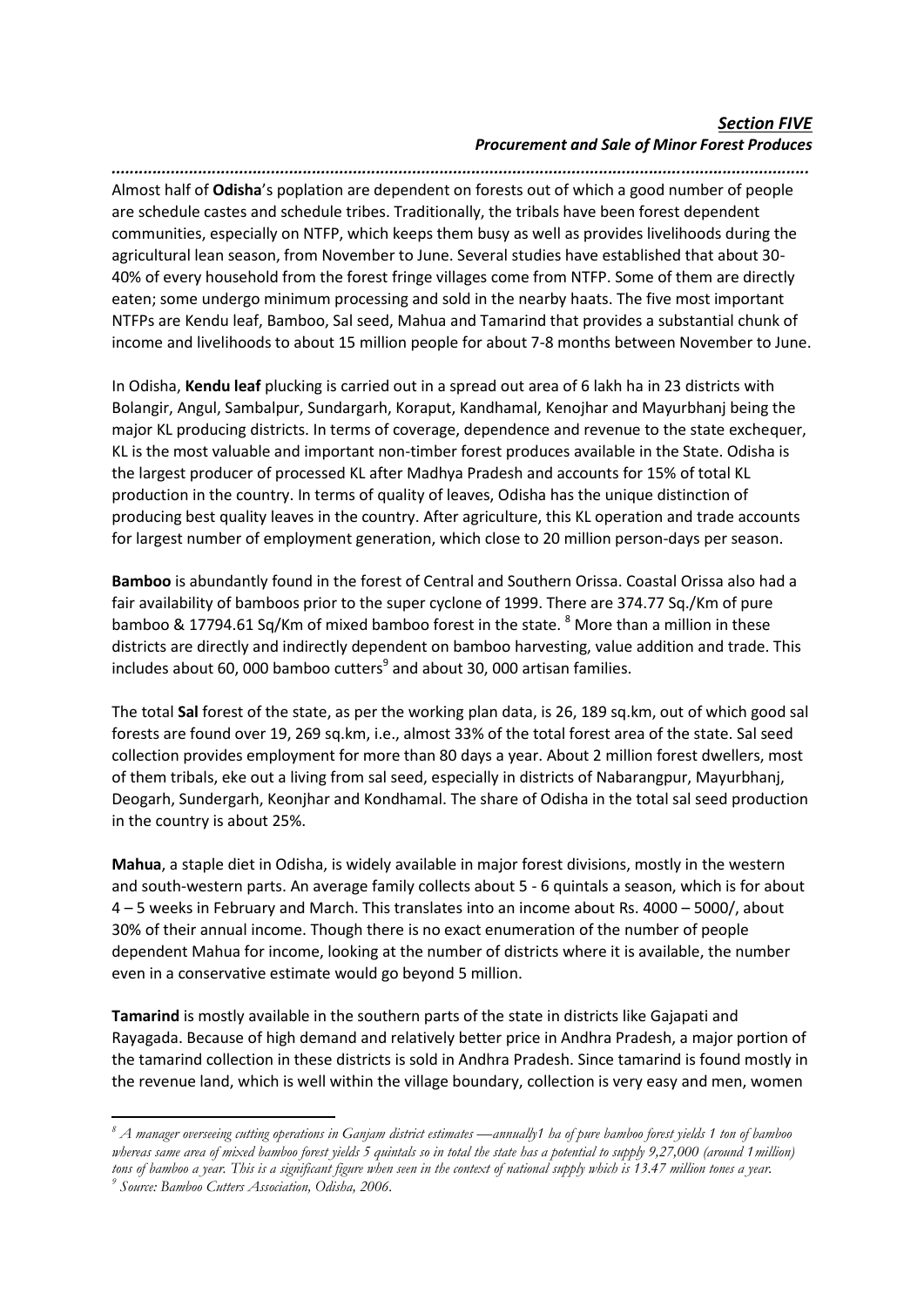even children are involved in collection. The season is for about 6 weeks with each adult collecting about 6-8 kg per day. In a good crop year, the income varies between Rs.5000 – 6000/ per person per season.

# Policies guiding NTFP in Odisha:

Since independence, major non-timber forest produces like Kendu Leaf, Bamboo and Sal seed in Odisha were made available to the private traders and industries on long term lease basis. The Kendu Leaf was nationalized in 1973 followed by bamboo and sal seeds in 1980 and 1983 respectively. The Odisha Forest Produce (Control of Trade) Act 1981 established state monopoly over specified produces.

The most fundamental change in NTFP procurement and trade came in March 2000 NTFP Policy that transferred 67 items<sup>10</sup> (termed as Minor Forest Produces) to the purview of Gram Panchayat ownership as per  $PESA<sup>11</sup>$ . It is considered as a watershed in the NTFP governance of the state because of its strong intention to focus on livelihood promotion through trade deregulation.

**The NTFP Procurement and Trade Policy, March 2000** identified 85 NTFP items that were divided into two categories namely, minor forest produces and the other NTFP items. Forest produces like tamarind, honey, hill brooms, siali leaves, myrabolans and the tree born oil seeds like neem, karanj, babul, kusum etc. were termed as MFPs and are kept under the control of panchayats both in the scheduled and non-scheduled areas of Odisha. The other items of NTFPs consisted of two further sub-categories, the *nationalised produces* and the *lease bar produces*. Nationalised produces like kendu leaves, sal seeds and bamboo were categorised as 'other-NTFPs' and were directly controlled by FD. Moreover, certain items, namely sal leaves, gums, resins and barks of different trees, climbers and roots of various species were put under the lease-bared items on grounds of sustainable management.

On **26th May, 2000, the Panchayatiraj Department, in exercise of power under section 152 of the OGP Act**, issued an administrative order prescribing the manner in which the Scheduled Areas transferred to the respective Gram Panchayats shall be dealt with. With this, the panchayats were entrusted with the responsibility of facilitating and supervising MFP trade in their territorial jurisdiction, i.e., within the revenue boundary of the panchayats. Traders would register themselves by giving a token amount of Rs.100/ as registration fee per each produce. It specified the way registration would be done, keep a record of monthly transaction and most importantly the way the quasi-judicial power of reprimanding unscrupulous traders will be carried out. As per the policy, the panchayats cannot use their discretion in registering traders though they can always reprimand unscrupulous ones involved in low payment, irregular procurement etc.

The State Government in November 2002 promulgated the **Odisha Minor Forest Produce Administration Rules**, which empowered the GP to regulate procurement and trading both in revenue and reserve forest areas, GP would give priority to the VSS for collection and trading, price to be fixed at the Panchayat Samittee level that has to be ratified by the Gram Sabha.

**The Scheduled Tribes and Other Traditional Forest Dwellers (Recognition of Forest Rights) Act, 2006,** for the first time defined 'Minor Forest Produces' as all non-timber forest products of plant origin including bamboo, bush wood, stumps, cane, tussar, honey, wax, lac, tendu or kendu leaves, medicinal plants and herbs, roots, tubers and the like. As per the Act, individuals and communities

<sup>1</sup> *<sup>10</sup> Now 69 items (Baividang as the 68th item in August 2000 and sal seed as the 69th item in March 2006).*

*<sup>11</sup> Panchayat Extension to Schedule Areas Act, 1996*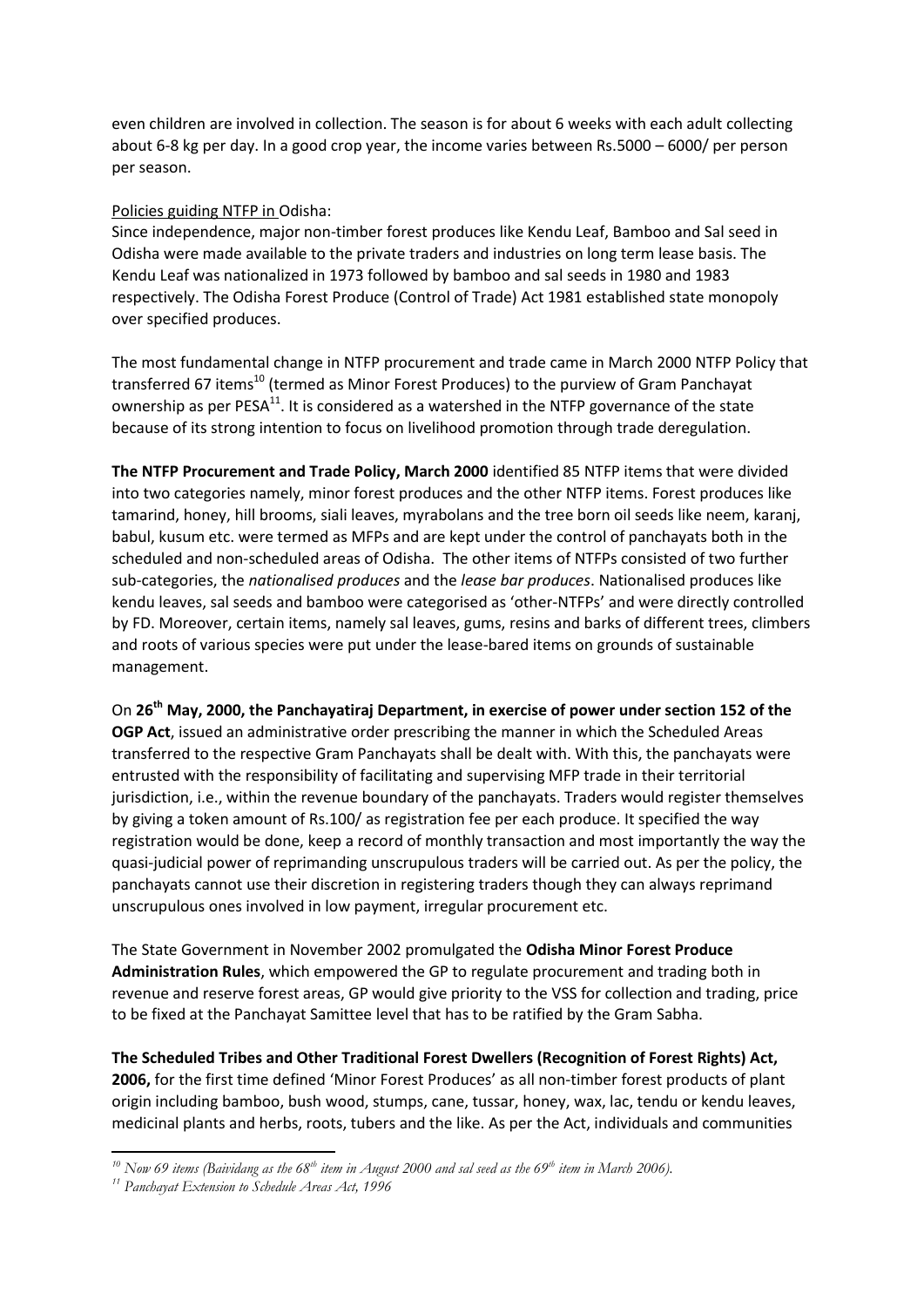would have 'right of ownership, access to collect, use, and dispose of minor forest produce which has been traditionally collected within or outside the village boundaries'. The Act, therefore, implies that tribals and other forest dwellers will have ownership rights over MFPs to be supervised and regulated by the Gram Sabha as per PESA. Though this right was very much there in PESA, the present Act confers ownership rights to the primary collectors and their collectivity. In Odisha, with majority of the NTFP with the Gram Panchayat, with the coming up of the present Act, it is expected that all the NTFP would be under the purview of the Gram Panchayat. There would be no classification of nationalized, non-nationalised, lease bar as provided by the 2000 NTFP policy.

The term forest produce was first defined under the *Indian Forest Act 1927<sup>12</sup>(hereinafter IFA).* There are two broad categories of forest produce under the IFA. The first set includes forest produce of higher economic value such as timber, charcoal, wood oil, lac, resin, mahua etc. The second category include, forest produce of lesser economic value such as trees, leaves, flowers, fruits, honey, wax etc. The Act regulates transit of forest produce and the duty levied on it. Most of the States and Union Territories adopted this law with certain amendments to suit their needs. Various State Governments have framed Rules under the Indian Forest Act to protect and preserve the forest produce. Most medicinal plants are covered under Sec 2 (4) (b) and are not subjected to regulations unless extracted from the forests. There were subsequent State amendments to the Act whereby medicinal plants were added $^{13}$ . The power to control transit of timber and other forest produce by land or water is vested in the State Government<sup>14</sup>. They can make rules prescribing routes by which such produce can be imported, exported or moved into, from and within the State; ensure issuance of a permit from a State Official for import, export or movement of such produce; provide payment of fees and establishments of such depots which would regulate the above mentioned activities outside the forest<sup>15</sup>. Transportation or import/ export of timber or other forest produce across any custom frontiers is regulated by the Central Government<sup>16</sup>.

Besides, the *Forest (Conservation) Act 1980* outlines three objectives- to check deforestation, restrict use of forest land for non- forestry purpose and regulate lease of forest land to private or individuals. Prior approval of the Central Government is mandatory before the State government can de-reserve any reserve forest or portion thereof to be used for non- forestry purpose. In 1988, an amendment was made to the Act defining non- forest purpose to mean clearing of forests for raising commercial crops which includes cultivation of medicinal plants $^{17}$ .

With the coming up of the Panchayat (Extension to Scheduled Areas) Act, 1996, the state governments were expected to formulate their own PESA rules and basing on which create decentralized resource governance structures and systems with clear devolution of power earlier vested with the state government. But it was only Government of Odisha that introduced an NTFP Procurement and Trade Policy on 31<sup>st</sup> March, 2000 transferring ownership rights to Gram Panchayats over locally available MFPs as well as bringing fundamental changes in the procurement and trade of NTFPs. Monopoly trade was withdrawn empowering the Gram Sabhas to decide the manner in which procurement and trade would take place. The NTFP trade, as mentioned earlier, starts with traders registering at the Panchayats by paying Rs.100/ per product per season and

1

*<sup>12</sup> Sec 2(4) explains forest produce as to include timber, charcoal, catechu, wood-oil, resin, mahua flowers, mahua seeds, kuth. Caouchouc, lac and myrabolams. It also includes trees, leaves, fruits, or any other produce or parts of trees and plants.* 

*<sup>13</sup> Like the Orissa State added gums, sandalwood, tamarind, patal garuda roots.* 

*<sup>14</sup> Sec 41 of the Indian Forest Act 1927*

<sup>15</sup> Amruta Sane and Sanjay Upadhyay, Non-Timber Forest Produce /Medicinal Plants - Some Legal Concerns on Governance and Conservation relating to Harvesting, Transportation and Export, ELDF and RCDC, 2008.

*<sup>16</sup> Sec 41 A where the Central government can make rules to stipulate routes for movement of such produce.* 

*<sup>17</sup> Sec 2 of the Act lays restrictions on de-reservation of forest land.*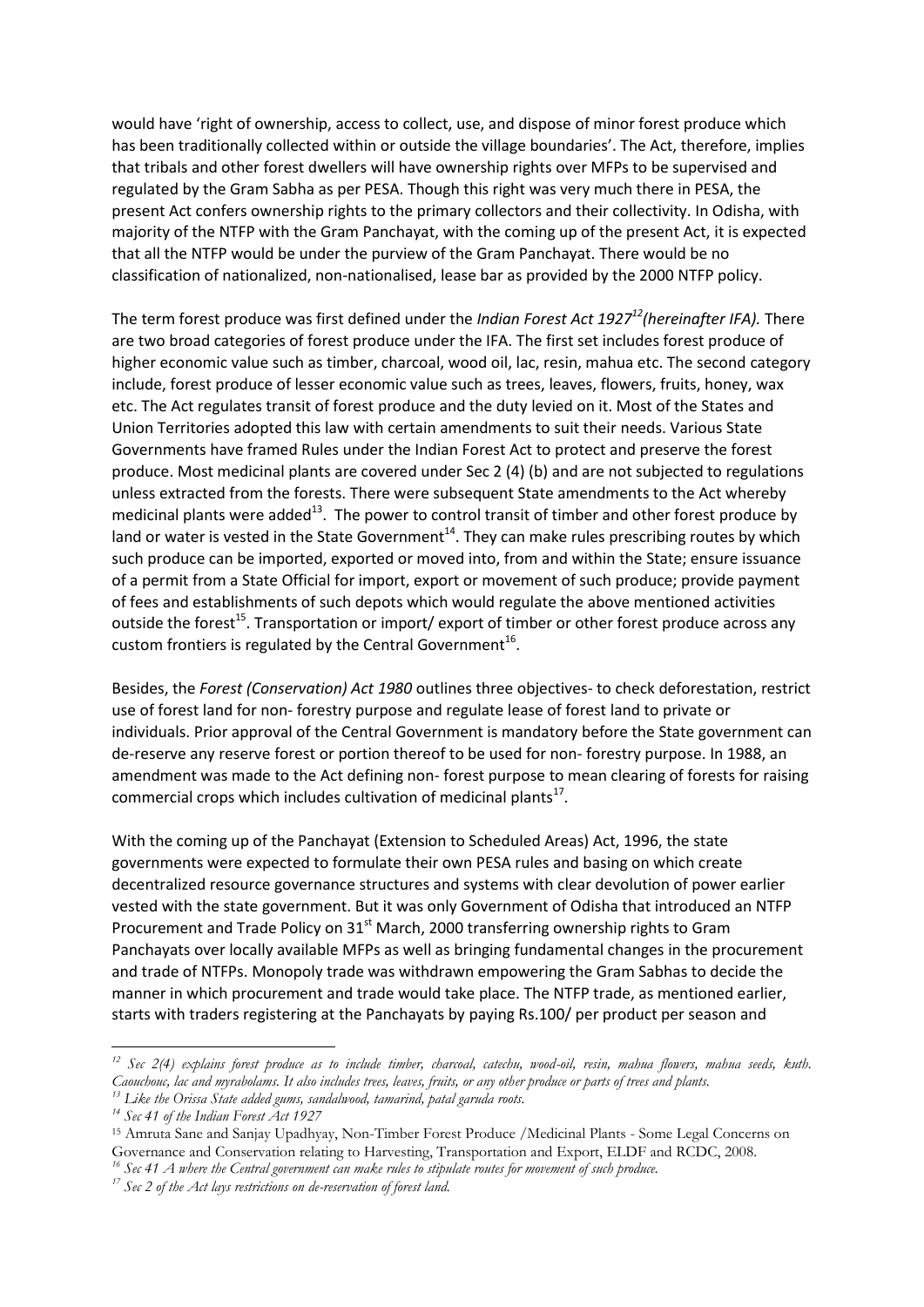obtain a document from the panchayat to transfer consignments from the place of procurement. As evident, permit from Forest Department for the commonly traded 85 items were not required.

The deregulation policy in Odisha had a distinct impact on NTFP trade in the central Indian states. NTFP trade in neighbouring states like Chattisgarh, Jharkhand and MP didn't seem to be influenced by PESA and continued to operate in a monopolistic trade arrangement. While this visibly impacted procurement, price and overall trade, it did greater harm to the forests by way of unsustainable harvesting created by uneven and highly fluctuating demand and supply, protective and individualistic trade practices and thereby opening up of illegal trade routes, etc.

When sal seed was denationalized in Odisha in March 2006, similar procurement issues were witnessed. During 2006 and 2007 crop year, collection price experienced an exponential hike to about 300 times, which encouraged huge collection of sal seeds in Odisha. The reason for such hike in price could be because of ban on sal seed collection in MP on sustainable forest management grounds. If we compare the sal seed trade during these years in the three states, it would be interesting to note that while one state banned collection to save its forests, price and procurement went up in the other two states, encouraging unsustainable harvesting in the two other states, especially in a state like Odisha where there were no specific regulatory authority to ensure sustainable harvesting as discussed earlier.

#### Forest Rights Act, 2006

The Forest Rights Act recognized tribals' and other forest dwellers' residential and cultivation rights over forestlands and vested and settled forestland under occupation both for homestead and for cultivation. In doing so, it stressed on sustainable management of forest resources through defining what sustainable use is and what is going to be the duties of the forest rights holders as regards forest conservation, sustainable management and use. Borrowing from the Bio-Diversity Act 2002, it defined 'sustainable use' as ''use of components of biological diversity in such manner and at such rate that does not lead to the decline of the biological diversity thereby maintaining its potential to meet the needs and aspirations of present and future generations'.

As discussed earlier, FRA defines MFP as all NTFP of plant origin. Out of the 13 sets of rights, chapter 3 (c) confers the right of ownership, access to collect, use and dispose of minor forest produce which has been traditionally collected within or outside village boundaries.

Similarly, chaper 3 (i) focused on conservation and sustainable forest management is, 'right to protect, regenerate or conserve or manage any community forest resource which they have been traditionally protecting and conserving for sustainable use.

After almost a decade of its introduction, Forest Rights Act continues to encounter multiple operational hurdles that merely enabled it to achieve limited results around securing tenurial rights over land and protecting rural livelihoods by providing ownership rights over forest produces, two of its most avowed objectives. While Odisha has recorded high levels of allocation of individual land titles to the forest dwellers, their rights over revenue-rich forest produces still remains much under state control bringing in almost no change in the manner in which it used to be managed earlier. While FRA directly focused on increased community control over forest resources, the idea was to provide multiple choices to primary collectors on procurement, sale and value addition. Its free market focus was to; a) increase procurement price by bringing in multiple players to the trade, b) support *Gram Sabha* create a sense of ownership over local forest resources, and c) thereby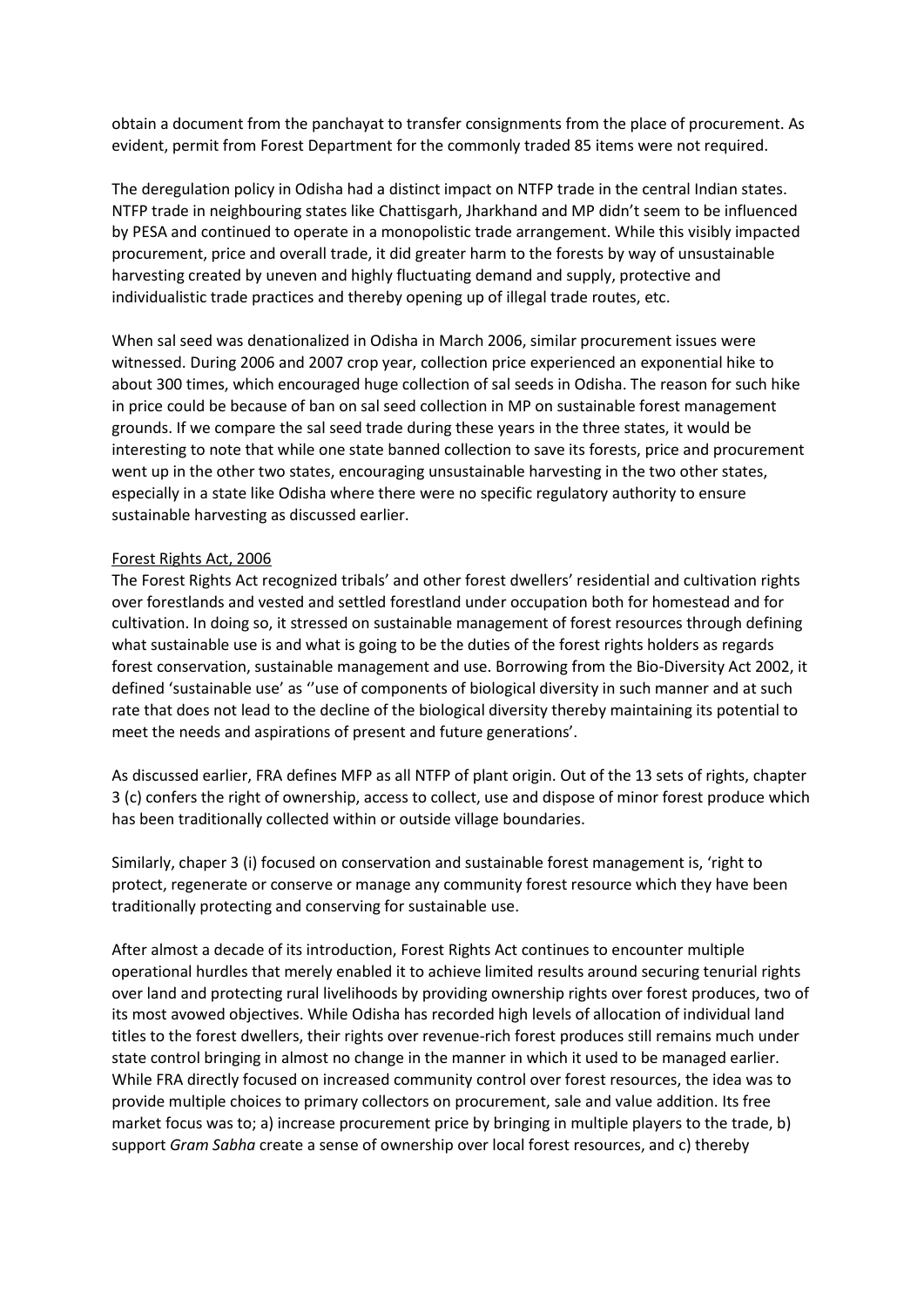promoting conservation and sustainable forest management with local forest protecting communities. In this regard, the Kendu Leaf procurement and trade may be discussed for clarity;

*Kendu leaf, a previously nationalised forest produce, continues to be managed under strict state control whose ownership as per the FRA should be with the Gram Sabha. The state machinery still enjoys monopoly in its trade siphoning major chunk of the profit while parting peanuts with the kendu leaf collectors in the name of bonus that was kendu leaf grant in the pre-FRA period. A recent report on KL trade even mentions how the state machinery has obstructed private traders to buy directly from the Gram Sabha in Kalahandi district of Odisha. State justifies its continued control by offering an argument that deregulation of kendu leaf trade would only replace state monopoly with that of private traders' leading to cartelisation of traders causing enhanced exploitation by way of keeping the collection price at an all-time low. While states like Odisha have considered controlled deregulation, the relatively stronger forest bureaucracy of Chattisgarh and Madhya Pradesh do not even entertain any discussion on deregulation kendu leaf trade as a viable livelihood promotion option for the kendu leaf pluckers. While states label KL trade deregulation as suicidal and manufacture an 'unreal' fear of trade anarchy, the above two different trading arrangements in question have not only stagnated kendu leaf collection price but also are unable to increase the volume of bonus to pluckers. It is important to note that the state earns revenue close to 1000 crores from kendu leaf that sustains about 1.5 million pluckers in western and central Odisha.*

#### **Issues and challenges to forest produces as source of food**

#### Changing food habits

It is largely observed now that the The relatively younger population was somehow not very keen on pursuing a livelihood dependent on NTFP collection and sale. When returns from farm sector is sinking along with no-so-encouraging levels of NTFP procurement and low uptake of wage work at the villages, the youth is only left with the above mentioned options to survive and support respective families.

Depleting forest stuck has made tribals and other forest dwellers spent more in the forests for collection of specific volumes of forest produces. Moreover, buyers don't come to remote villages and one has to walk for miles to wait for buyers creating additional discomfort. Besides, the youth and children are not very keen in consuming different varieties of *kanda* (Tuber) that they got from the forests. Earlier, tubers used to provide food for about 4 months from October to January. This collection is decreasing as food habits, especially amongst the youth is changing more towards paddy and wheat. Consumption of wild tuber for the modern gadget using youth, quite obviously, is not an indicator of modernity and status. Two issues that the study team would like to bring to the attention of policy makers are; a) household income in rural areas, and b) nutrition supplement at the household level.

### Recognising forest produces as food and nutrition in government programmes

Odisha has a good amount of forest area with a wide range of forest produces on which a wide range of tribals and forest dwellers are dependent for food and income. But looking at the state of procurement and trade of such produces, one gets a fair idea about the half measures the state government has taken for promotion of these forest produces to address rural livelihoods and food security challenges. It is more than evident that the policy makers have not yet considered minor forest produces as a viable source of sustenance for the scheduled tribes and other traditional forest dwellers. The efforts have been routine, piecemeal and sporadic that is hardly concerted, business like and entrepreneurial in strategy. Moreover, Odisha does not seem to be working to design one single livelihoods vision to which different state livelihoods programmes conform. It is time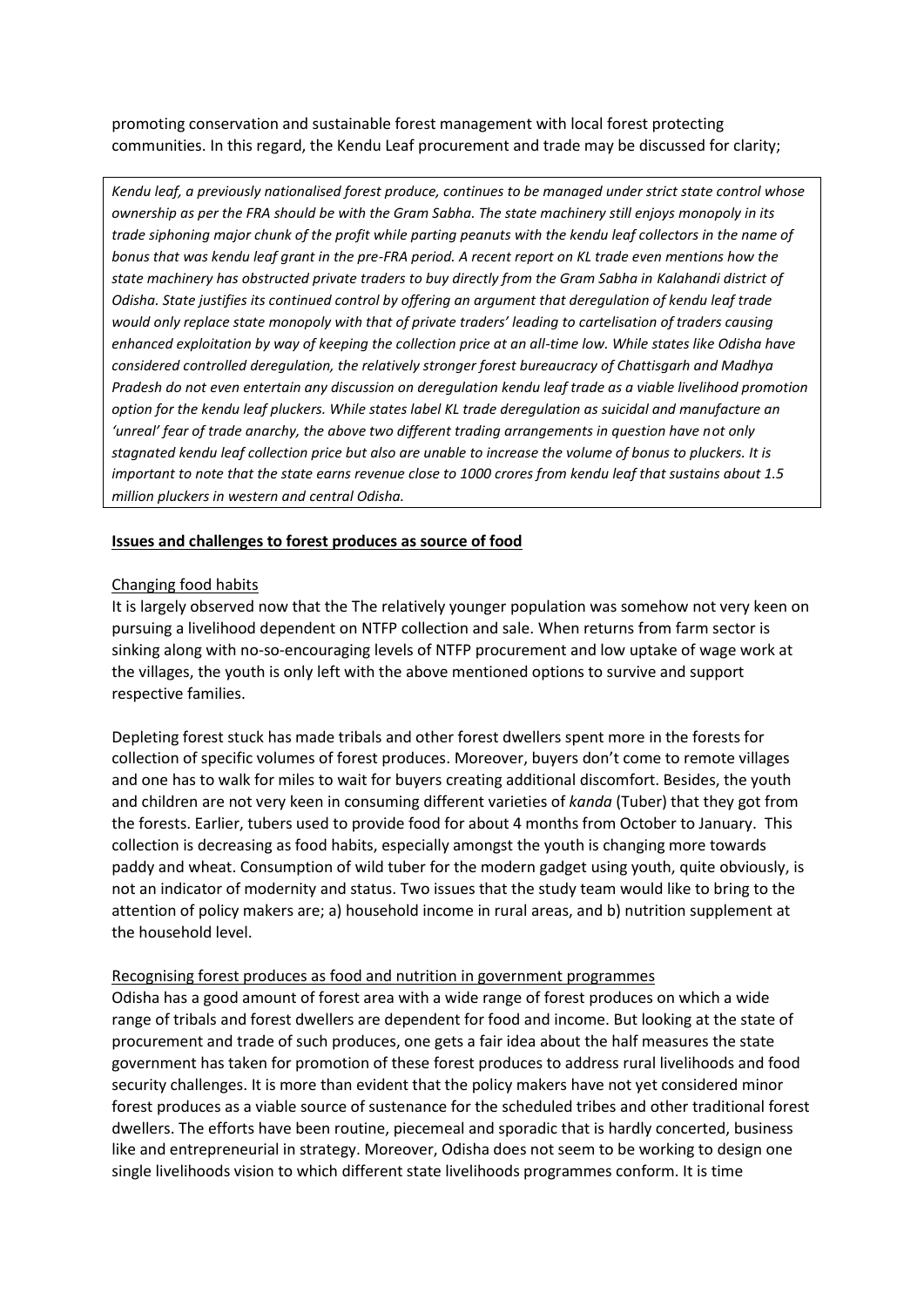government seriously considers forest based livelihoods promotion as a prominent component within the larger livelihoods vision of the state, thereby making related actions highly intentional and purposive.

# Creating multiple livelihoods options locally to boost forest dependence

Policy makers should seriously consider the option of creating multiple livelihood windows in the highly forest dependent areas so that collection of NTFPs ceases to become the sole option that has made local communities vulnerable to exploitation. Whether good or bad, the success of MGNREGA has enabled agricultural labourers to bargain and increase labour prices. The lesson learnt is simple; creating multiple livelihoods options in a particular geography is most likely to reduce existing forms of monopoly and exploitation. NTFP price is bound to increase with a viable fall back mechanism enabling primary collectors to bargain a better price. Therefore, instead of circulating within MSP or no MSP, regulation or controlled deregulation, it may not be a bad idea to try and locate options outside of forests to augment forest protection and dependence. Secondly, with regard to Kendu leaf, it is in the best interest of the pluckers, traders and the local bodies that the state government tries to work out a mutually beneficial and profitable revenue sharing model that sustains the trade irrespective of market, tax and legal limitations. Therefore, the state government should not be emotional about an archaic law like the KL Control of Trade Act and place forest produce collection and trade within the larger rural livelihoods framework. If successful, these models can be replicated in the trade of other forest produces.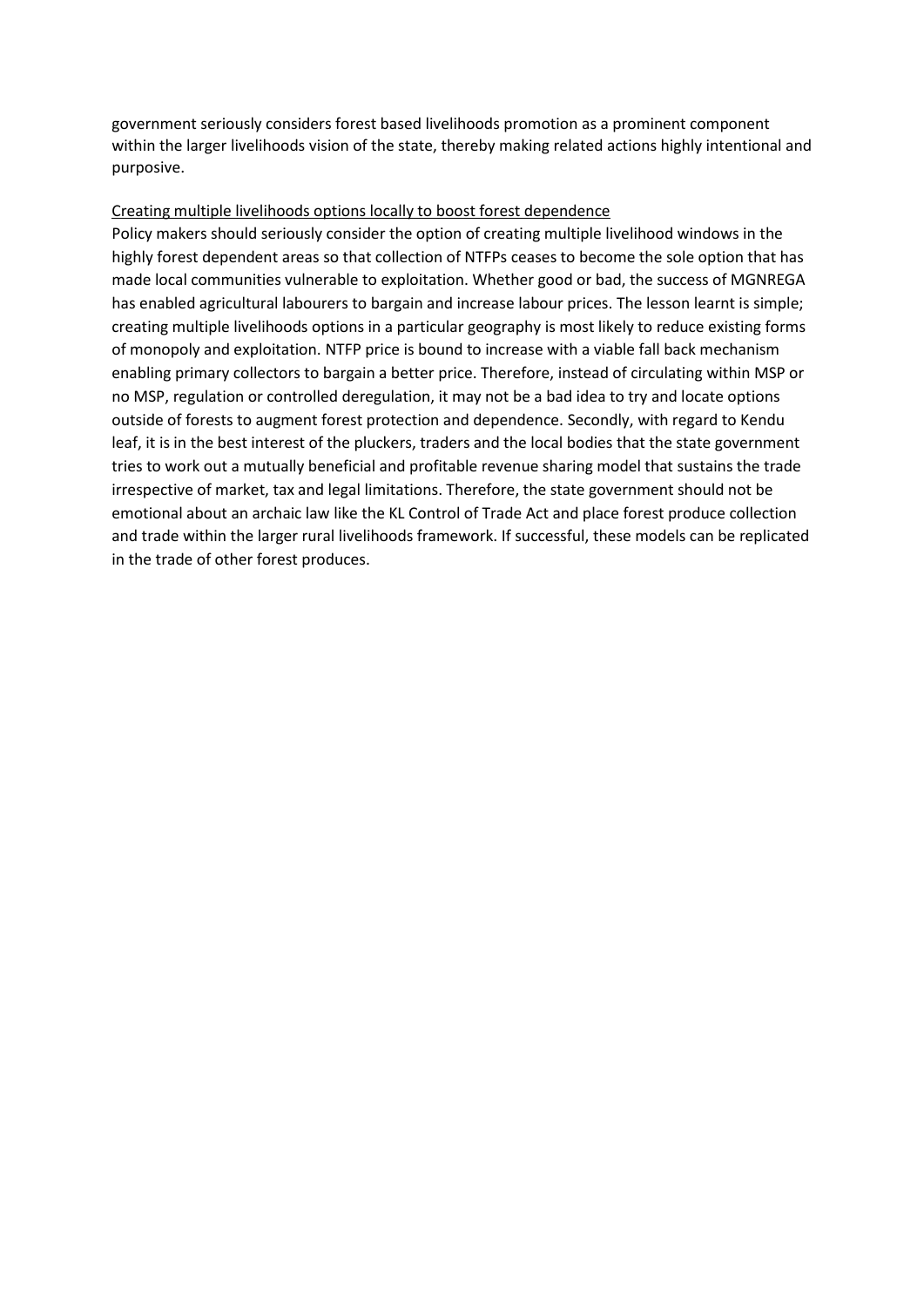# **Concluding Thoughts: Global and National** *versus* **Local**

In the last couple of decades, debates around forest rights have focused basically on two areas: definition and classification of forests and the nature and extent of departmental control over different types of forests. Although classification is indicative of designated control, there are still some areas where community control is more than visible strictly from a conservation and sustainable dependence point of view. During British India, a good number of people resided on parcels of land where ownership was unclear. As discussed earlier, the situation was even worse after Independence due to inadequate and improper survey and settlement. The Government continued declaring reserve forests without settling the rights of the people who dwelt there. There are thousands of cases of local inhabitants claiming that they were in occupation of notified forest lands prior to initiation of forest settlements under the Indian Forest Act. There are various cases of *pattas*/leases/grants said to be issued under proper authority but which have now become contentious issues between different departments, particularly the Forest and the Revenue Departments. The problem is compounded by the fact that in many cases there is no clear demarcation of forest lands. In fact most of the disputes and claims relating to use and access to forests have lingered on and evaded resolution in the past because of the failure to demarcate precisely the extent of the forest. Frequent changes in the definition and classification of forests have not helped in determining and settling forest rights. Different laws, policies, and orders defined and classified forests differently. Read between the lines—all the definitions and classifications have specific control regimes attached to them. For example, forest was first defined in the Indian Forest Act, 1865 as "land covered with trees, brushwood and jungle," because its purpose was timber extraction. In 1996 the Supreme Court, as part of the interim judgement on the Godavarman case, defined forests as an extensive area covered by trees and bushes with no agriculture.

In 2007, the MoEF proposed a definition that says forest is "an area under Government control notified or recorded as forest under any Act, for conservation and management of ecological and biological resources." If the proposed definition becomes operative, then it is expected to put private forest lands out of the purview of forest laws and may come in conflict with the 1996 verdict of the Supreme Court. Through this definition, an effort is being made to address the limitations on afforestation on forest land and also restrictions on cutting and transport of trees mandated by the Indian Forest Act, 1927 and the Forest Conservation Act, 1980. This definition is bound to have enormous implications for the corporate actors, especially those active in the plantation sector. With private forest lands taken out of the purview of forest laws, large tracts of revenue land would now have forest species on them, timber from which can be safely harvested without attracting any forest law.

It is now becoming increasingly clear why the MoEF, in the recent past, has exhibited such missionary zeal in considering proposals to place large areas of forest land in the hands of industries for afforestation. With this definition, diversion of a parcel of land legally defined as forest can be possible. The MoEF, which so faithfully carried out the Supreme Court order as regards not giving land to the tribals and even termed them as "encroachers" in their own homes, instead is now ready—even eager—to take on the same mighty institution in favor of the corporate sector. The same MoEF never bothered when the Supreme Court banned collection of minor forest produce from within protected areas. It even went a step further and amended the Wildlife Protection Act according to the Supreme Court order.

A quick look into the current management approaches reveals some startling trends with regard to community rights over forest resources. On the one hand, the limitations of the so-called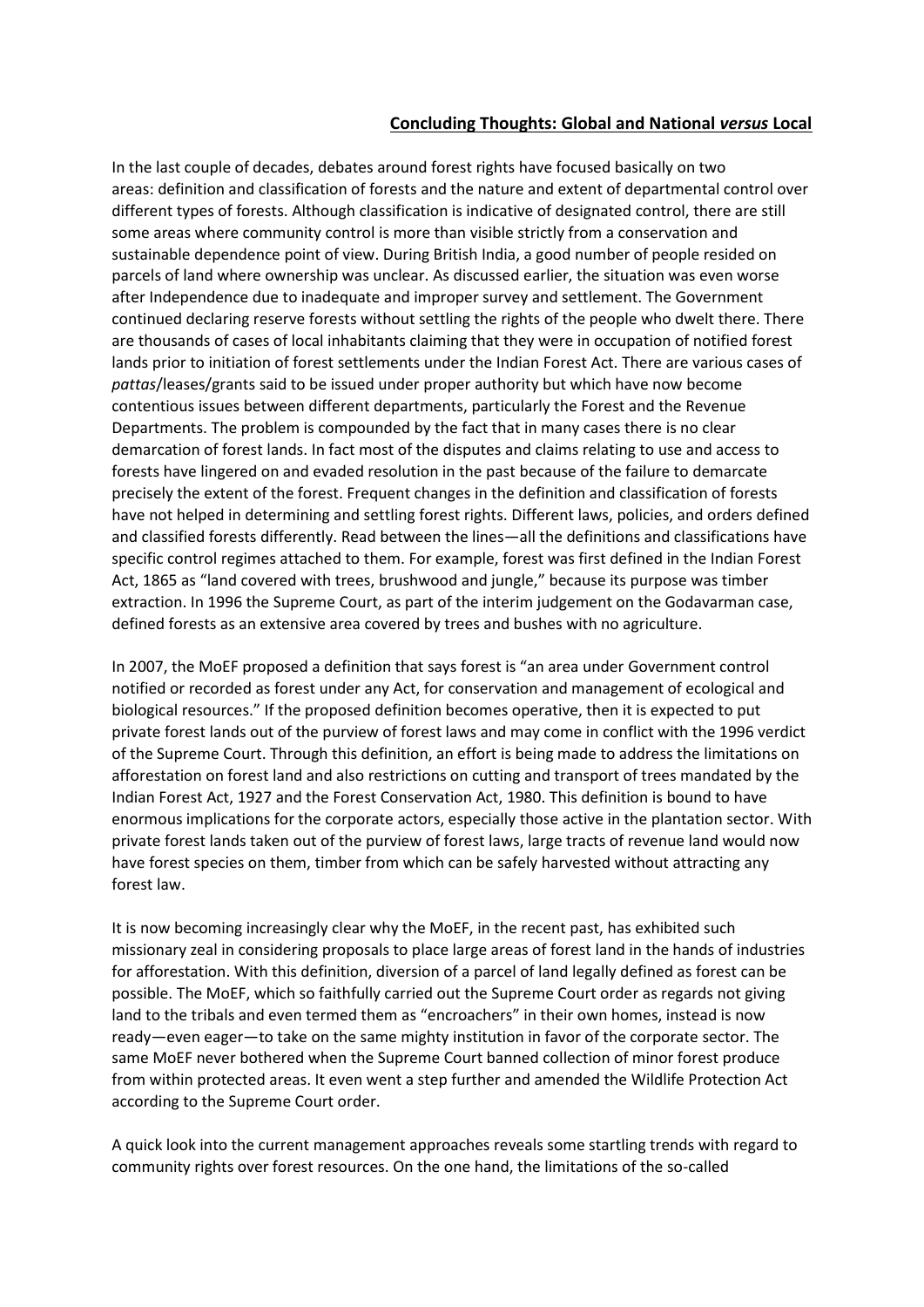progressive legal framework are getting slowly exposed. On the other, there are equally disturbing developments like changing definition of forests, forest diversion becoming easier with the preeminent role of the mining lobby. Large-scale plantation projects taken up to create carbon sinks in natural forests with no or negligible local access rights, gradual withdrawal of the State machinery from the forest-based livelihood sector, especially NWFPs, and the missionary zeal exhibited to renew the industrial–commercial approach to forest management further marginalizing local users and putting a major question mark on their continued dependence on forests.

As discussed in the previous sections, the colonial legislations had no pretensions whatsoever to protect and promote local access rights. Therefore, forest management was expected to adopt a welfare approach in independent India. On the contrary, when it came to transferring rights to the local forest-dependent communities, laws, Acts, and Supreme Court orders were introduced to obstruct such transfer. Even when no such legal and judicial hurdles were there, bureaucratic apathy, inactivity, and reluctance combined to obstruct their effective implementation. Needless to say that in both the situations, the forest dwellers, mostly tribals, continued to remain at the receiving end. The process of the marginalization of forest dwellers does not end with Acts and policies alone; Government sponsored programs and projects faithfully reflect the dominant world view of creating more space for the private players, implying penury for the perennially marginalized "public," i.e. the forest-dwelling tribals. In order to substantiate the current argument, it may be relevant to focus on some of these programs and approaches. The strict conservation orientation of the plantation projects implemented to create carbon sinks in the protected forests, to a large extent, has limited local access rights. The only right that is recognized is the right over NWFPs. The approach of such projects is to remove potential threats of deforestation, and manage forest areas so as to minimize human impact.

Global forest governance discourse has not only expanded the definition of forests, but also has caused a shift from its usual mercantile logic that puts a premium on timber—its quality and volume. Concerns about climate change, disruption of the global carbon cycle, carbon stocks, and emission and rates of sequestration have, besides adding a new dimension to forest management, also transformed forests from a local to a global resource. A new form of economic activity has spawned in the era of global warming, i.e. buying and selling of environmental services (read carbon trade). Carbon sinks are created through conserving existing forests and taking up tree-planting projects to remove greenhouse gases.

State Forest Departments will use bilateral donor funding for plantation in forest lands; on the other, the private sector, armed with a new definition of forest, will go in for large-scale plantation activities with deceptive use of jargon like "public–private partnership." In the process, they will occupy and usurp a major portion of the revenue land, especially from the cultivable wasteland category. As discussed, the locals will have no access rights in the plantation forests not to mention any such rights in the private plantation areas. The states, as well as the corporate sector, are expected to earn a fortune in the process through selling of carbon credits as well as through timber trade.

If a major chunk of the revenue land of the said category is leased out to the corporate sector for taking up plantation projects, this is definitely going to have a serious repercussion on the process of land distribution to the landless under different Government schemes. Because of the huge revenue gain for the Government, revenue lands, which could have otherwise been settled in favour of the landless, will now go to the private sector. Besides, with large-scale industrialization, the Government also has to find land, especially of the non-forest category, for industries to take up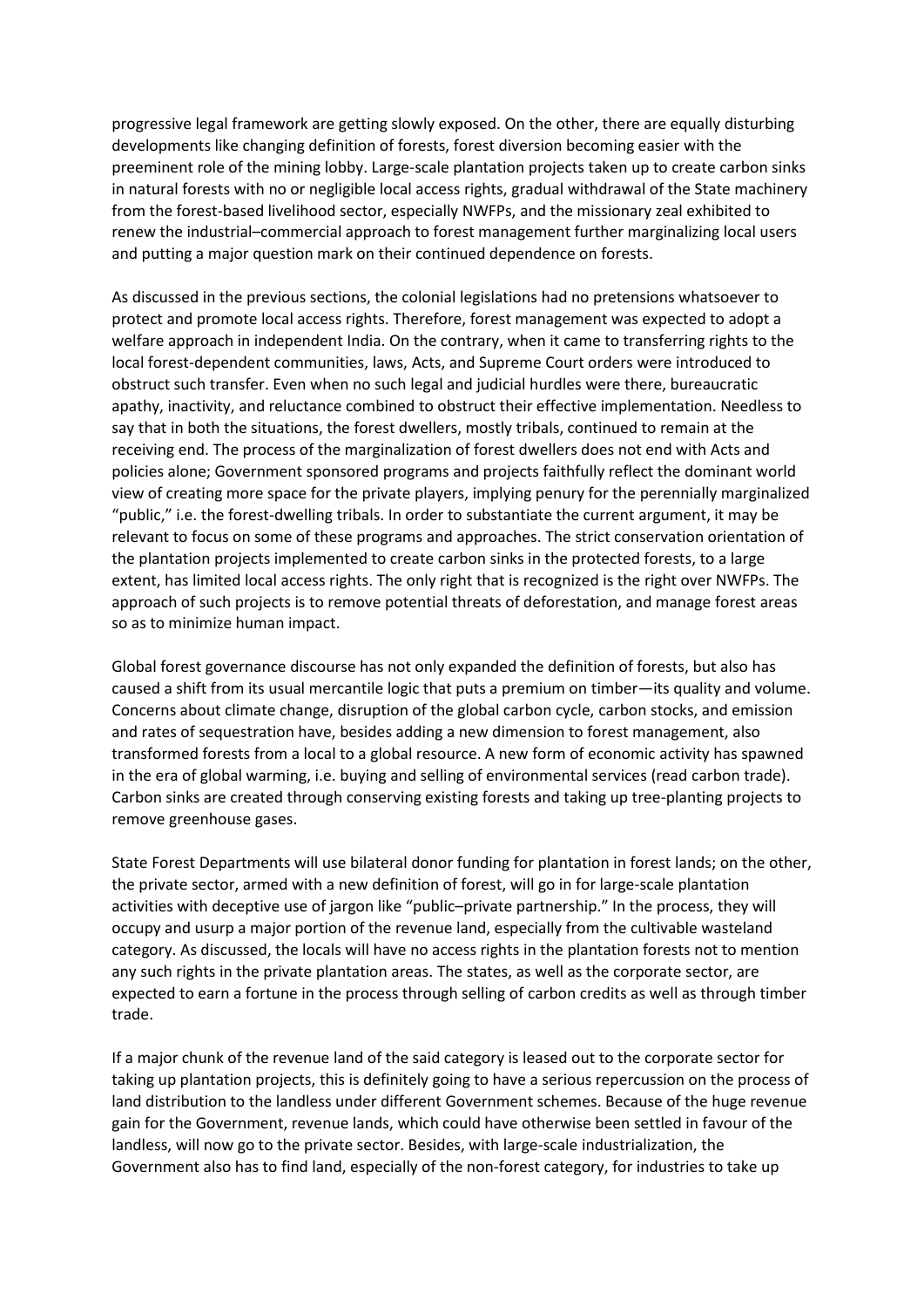Compensatory Afforestation, where locals will have no access rights. Besides, in matters of forest land being given to industries for compensatory afforestation, no rights assessment is done before such forest land is transferred. It is assumed that all rights are settled in a forest land area. There are instances in Keonjhar District in Odisha, where shifting cultivation areas have been given for compensatory afforestation.

The forest-dependent communities are losers both ways. On the one hand, their livelihood options are closed within the protected forests; on the other, they have no entitlement over cultivable wasteland either. Such processes are expected to create a situation where the landless will remain so indefinitely. The local forest dwellers have neither any say in matters of forest diversion nor the compensation that is received under Net Present Value (NPV) for such diversion of forest land for non-forest purposes nor in its utilization. The irony is, the local communities protect the forest, somebody else cuts it, and somebody else receives the compensation. According to the MoEF order of April 2004, money received towards NPV shall be used for natural regeneration, forest management, protection, infrastructure development, wildlife protection, and management. There is no mention of creating or compensating livelihoods for the local communities which the forest diversion has deprived them of.

The fund distribution mechanism is based on the erroneous assumption that the losses due to forest diversion are more national than local. As if all this was not enough, the hapless tribal now has to contend with the gradual closing of the NWFP option—his last remaining source for some cash income. Under the misleading pretext of falling international prices and procurement of certain commonly traded NWFPs, state governments are now increasingly trying to wriggle out of their responsibility to manage, monitor, and promote collection and trade of NWFPs. Rather than acknowledge the fact that the drop in procurement and prices of NWFPs is a result of their own policies and inaction and find ways to reverse the trend, they have chosen to place primary gatherers completely at the mercy of ruthless market forces. Their decision to curtail their involvement in the NWFP sector is based purely on calculations of profit and loss and is a complete abrogation of their welfare obligations.

In the continued harangue over national objectives and global needs, the question of the livelihood security of the forest dwellers has been given quiet burial-as if they belong to another planet. As we have seen, forests in India have always been valued for revenue profit, conservation, and as a genetic reservoir. They have never really been perceived or managed as livelihood recourse. The fact that sustainable development of forests is possible with the harmonious blending of local, national, and global needs has never been acknowledged in the country. In what can be called the mother of all ironies, the Government, through its policies and actions, first pushes the forest dwellers into utter penury and then starts poverty alleviation programs for them.